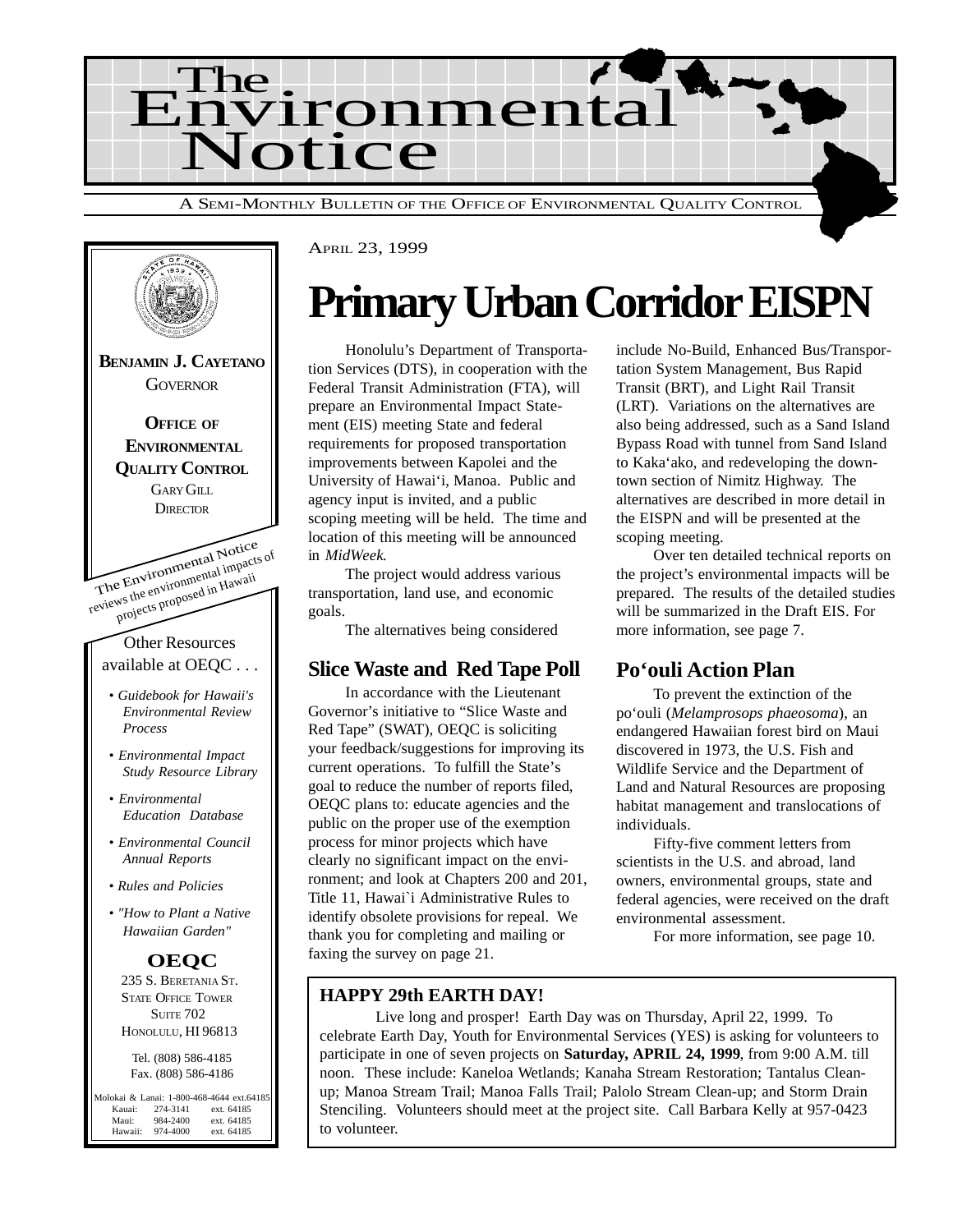# Table of Contents

#### APRIL 23, 1999

### **1** [Oahu Notices](#page-2-0)

| <b>Draft Environmental Assessments</b>                       |
|--------------------------------------------------------------|
| <b>Final Environmental Assessments/</b>                      |
| Findings of No Significant Impacts (FONSI)                   |
| (2) Barbers Point Naval Air Station Reuse Plan  3            |
| (3) Kamehameha Highway Drainage Improvements,                |
| Polinalina Road and Kaaawa Elementary School 4               |
| (4) Kamehameha Highway Transmission Mains from               |
|                                                              |
|                                                              |
|                                                              |
| <b>Environmental Impact Statement Preparation Notices</b>    |
|                                                              |
|                                                              |
| <b>Previously Published Projects Pending Public Comments</b> |
|                                                              |
|                                                              |
| • Maui Notices                                               |

| <b>Draft Environmental Assessments</b>                       |  |
|--------------------------------------------------------------|--|
|                                                              |  |
| <b>Final Environmental Assessments/</b>                      |  |
| <b>Findings of No Significant Impacts (FONSI)</b>            |  |
|                                                              |  |
|                                                              |  |
| <b>Previously Published Projects Pending Public Comments</b> |  |
|                                                              |  |

## 6 **Hawaii Notices**

### **Draft Environmental Assessments**

| <b>Draft Environmental Assessments</b>                |  |
|-------------------------------------------------------|--|
| <b>■ Kauai Notices</b>                                |  |
| Previously Published Projects Pending Public Comments |  |
|                                                       |  |
| (3) North Hawaii Community Hospital Emergency Vehicle |  |
| (2) Kona International Airport Master Plan Update  13 |  |
|                                                       |  |
| (1) Hawaii Belt Road Seismic Retrofit of Paheehee &   |  |

### **Draft Environmental Assessments**

|--|

| (2) Puhi Wells, No. 1 Modifications and No. 5A & 5B |  |
|-----------------------------------------------------|--|
|                                                     |  |
|                                                     |  |

### **Previously Published Projects**

## s **[Shoreline Notices](#page-15-0)**

# V **Pollution Control Permits**

## ^ **Coastal Zone News**

| (1) Uaoa Stream Bridge Replacement, Hana Highway,                  |  |
|--------------------------------------------------------------------|--|
|                                                                    |  |
| (2) Honomu Bridge Stream Scour Repair, South Hilo, Hawaii  19      |  |
| (3) Waimanalo Irrigation System Phase II Drainage Improvements  19 |  |
| (4) Hanawana Stream Culverts, Hanawana Point, Maui  19             |  |
| (5) Kalama Park Access Road Box Drain Culvert Extension,           |  |
|                                                                    |  |
|                                                                    |  |
|                                                                    |  |

# 0 **Land Use Commission Notices**

# **R** [National Environmental Policy Act](#page-19-0)

| Pohakuloa Training Area Construction of Two Exclosures |  |
|--------------------------------------------------------|--|
|                                                        |  |

## ' **Federal Notices**

| Kaloko Honokohau National Historical Park Advisory Commission |  |
|---------------------------------------------------------------|--|
|                                                               |  |
| Repatriation of Moloka'i Petroglyph Sandstone Sections  23    |  |
| Bottomfish Advisory Panel/Plan Tream Meetings  23             |  |
| NCTAMS EASTPAC Wahiawa/NRTF Lualualei, Public Health          |  |
|                                                               |  |
|                                                               |  |
|                                                               |  |
| $\lambda$                                                     |  |

### **c** Announcement

*OEQC intends to make the information in this bulletin accessible to everyone. Individuals that require this material in a different format (such as large type or braille), should contact our office for assistance.*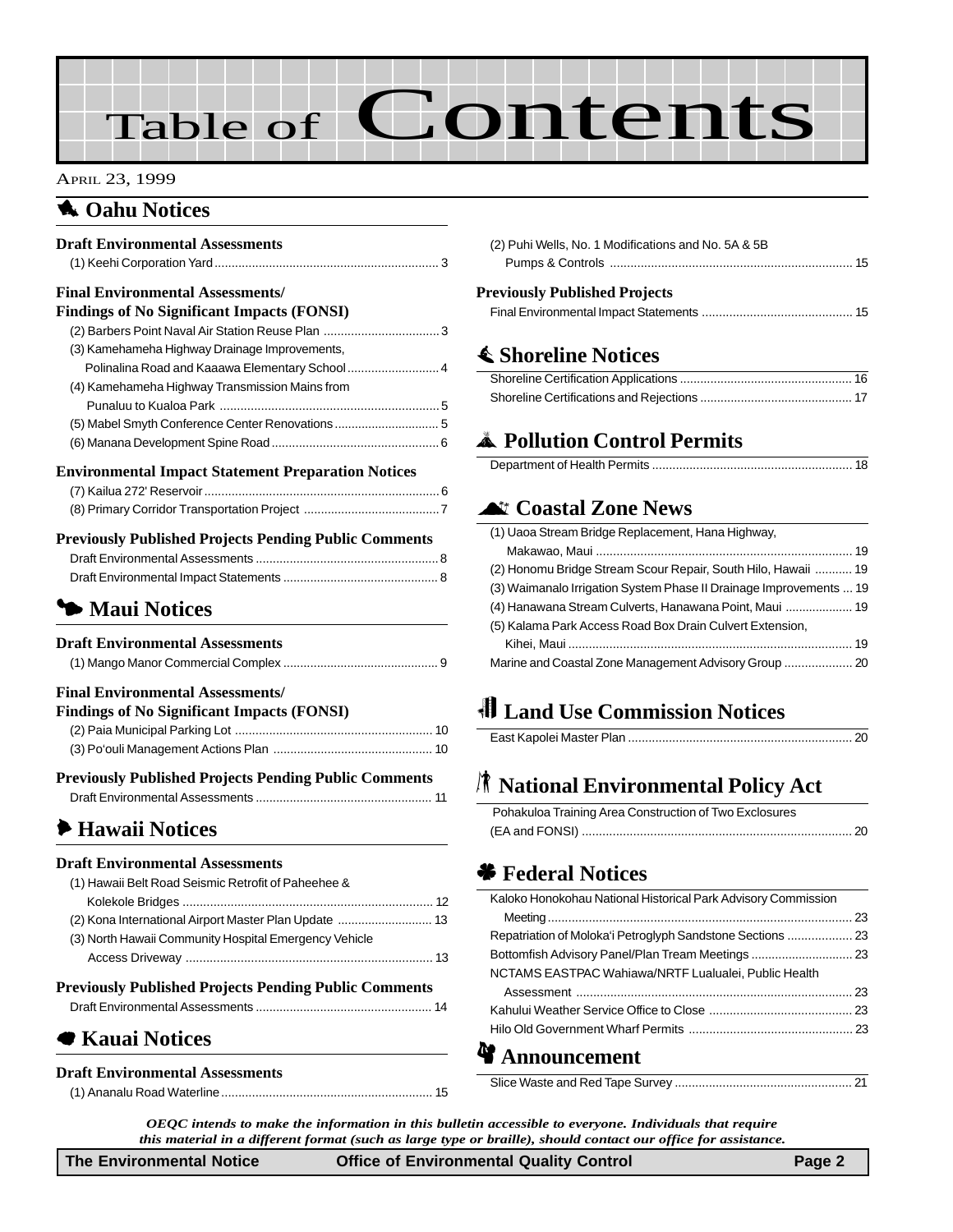APRIL 23, 1999

**Oahu Notices**

**3**

**7**

**4**

# <span id="page-2-0"></span>**Draft Environmental Assessments**

# 1 **(1) Keehi Corporation Yard**

| District:             | Honolulu                                 |
|-----------------------|------------------------------------------|
| TMK:                  | none                                     |
| Applicant:            | City and County of Honolulu              |
|                       | Department of Environmental              |
|                       | Services                                 |
|                       | 650 South King Street                    |
|                       | Honolulu, Hawaii 96813                   |
|                       | Contact: James Chun (527-6238)           |
|                       | <b>Approving Agency/Accepting</b>        |
| <b>Authority:</b>     | Same as above.                           |
| <b>Consultant:</b>    | Gerald Park Urban Planner (942-7484)     |
|                       | 1400 Rycroft Street, Suite 876           |
|                       | Honolulu, Hawaii 96814                   |
| <b>Public Comment</b> |                                          |
| <b>Deadline:</b>      | May 24, 1999                             |
| Status:               | DEA First Notice pending public comment. |

|                  | Address comments to the applicant with   |
|------------------|------------------------------------------|
|                  | copies to the consultant and OEQC.       |
| <b>Permits</b>   | Pollution control variance; grubbing,    |
| <b>Required:</b> | grading, stockpiling; building; excavate |
|                  | public right-of-way                      |

The Refuse Division, Department of Environmental Services, City and County of Honolulu, proposes to relocate its administrative and refuse collection operations from the Honolulu Corporation Yard to a new corporation yard in Kalihi Kai. The proposed Keehi Corporation Yard will be built on approximately 5.0 acres of land under elevated sections of the H-1 Viaduct at Middle Street.

The Keehi Corporation Yard will be used primarily for parking refuse collection trucks (front end, automated, and manual collection trucks) and City trucks. Employee parking will be provided on-site during normal working hours. In addition to vehicle parking, three structures are proposed: a 4 bay vehicle maintenance shop to operated by Automotive Equipment Services; an office building for Refuse Division personnel; and a shower and locker facility for employees.

The cost of the project to include planning/design, construction, and construction management is estimated at \$6.8 million and will be funded by the City and County of Honolulu.

The property is owned by the State of Hawaii. The City has not yet entered into lease negotiations with the State of Hawaii for the use of the land.

**1**

**5**

**8**

**6**

# **Final Environmental Assessments/Findings of No Significant Impacts (FONSI)**



**2**

## **(2) Barbers Point Naval Air Station Reuse Plan**

| District:                         | Ewa                                   |
|-----------------------------------|---------------------------------------|
| TMK:                              | None                                  |
| Applicant:                        | City and County of Honolulu           |
|                                   | Deaprtment of Design and Construction |
|                                   | 650 South King Street                 |
|                                   | Honolulu, Hawaii 96813                |
|                                   | Contact: Don Griffin (527-6324)       |
| <b>Approving Agency/Accepting</b> |                                       |
| <b>Authority:</b>                 | Same as above.                        |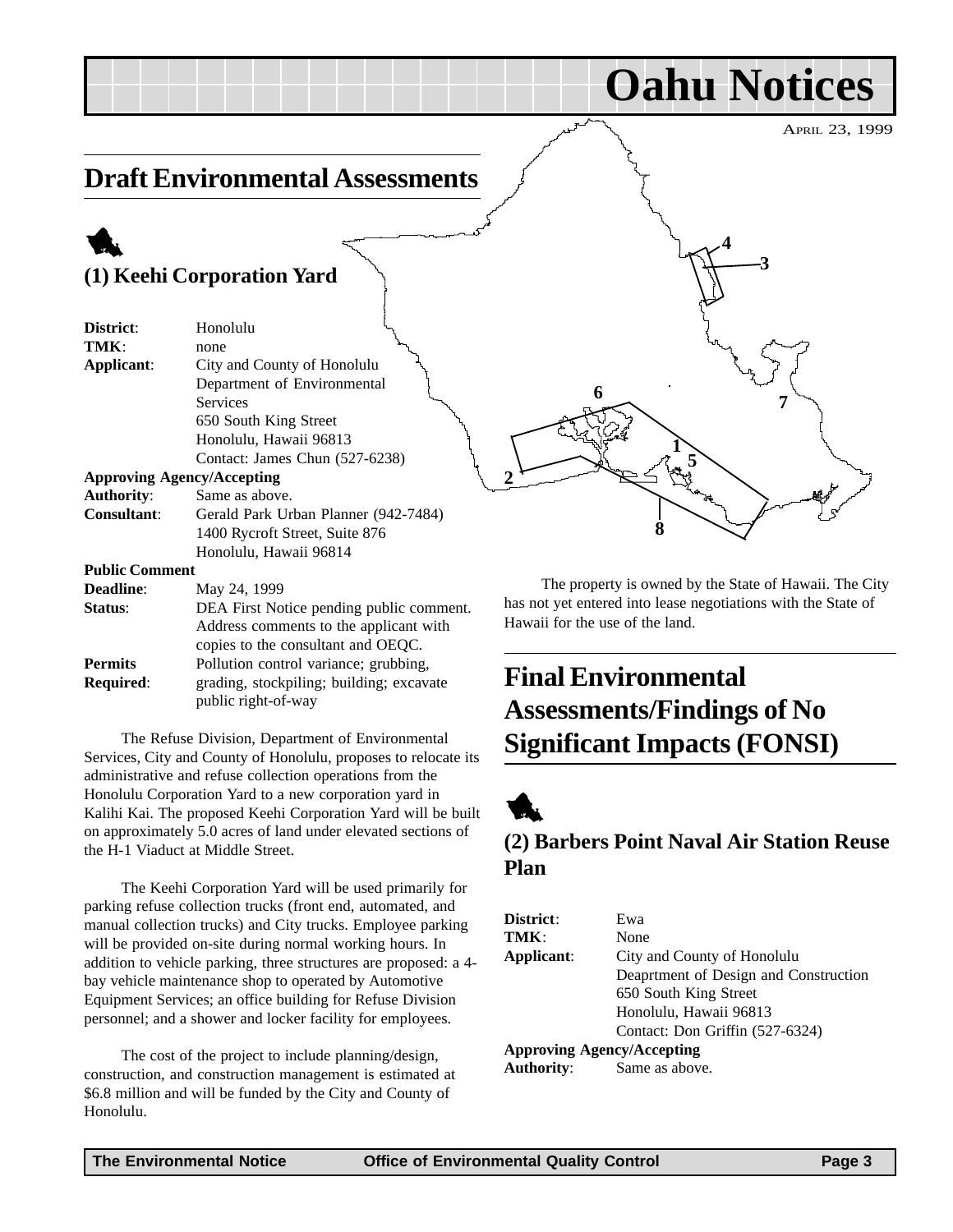<span id="page-3-0"></span>APRIL 23, 1999

| <b>Consultant:</b> | Gerald Park Urban Planner (942-7484) |
|--------------------|--------------------------------------|
|                    | 1400 Rycroft Street, Suite 876       |
|                    | Honolulu, Hawaii 96814               |
|                    |                                      |

#### **Public Challenge**

| Deadline:        | May 24, 1999                             |
|------------------|------------------------------------------|
| Status:          | FEA/FONSI issued, project may proceed.   |
| <b>Permits</b>   | SMA; DP amendment; grubbing, grading     |
| <b>Required:</b> | and stockpiling; building, electrical,   |
|                  | plumbing, sidewalk/driveway & demolition |
|                  | work; variance from pollution controls   |

The City and County of Honolulu has requested the transfer of approximately 506 acres of surplus federal land at Naval Air Station Barbers Point to the City for the development of a major regional park and recreation facilities to serve the recreation needs of Ewa and Leeward Coast residents and Oahu's population to the year 2020. The Department of Parks and Recreation, City and County of Honolulu is applying to the National Park Service, U.S. Department of the Interior for the release of federal surplus property for public park and recreation purposes.

The City and County of Honolulu plans to develop 344 acres into a major, island-wide regional park named Kalaeloa Regional Park. Kalaeloa is the Hawaiian name for that portion of land at Honouliuli on which BPNAS is located. The remaining 162 acres will be developed into a sports health fitness training complex, park maintenance facility, and neighborhood park.

The 506 acres consist of 11 separate parcels of varying size. The surplus properties have not been master planned but the City is proposing a range of improvements and activities for each reuse area. A detailed Master Plan will be prepared after the transfer of land is completed.

The surplus Federal land will be transferred to the City at no cost pending approval of the property transfer request by the National Park Service. The City will plan, design, finance, construct, manage, and maintain the facilities and grounds comprising Kalaeloa Regional Park. Improvements will be funded primarily by the City and County of Honolulu through its Six-Year Capital Improvements Budget.

Development of Kalaeloa Regional Park is projected over a period of 24 years. A four-phase implementation schedule is contemplated. Implementation of the proposed improvements for each of the reuse areas will depend in part on available funding, improvement priorities, population growth and development in the Ewa region, and regional and island-wide recreational needs.



### **(3) Kamehameha Highway Drainage Improvements, Polinalina Road and Kaaawa Elementary School**

| District:                         | Koolauloa                                  |
|-----------------------------------|--------------------------------------------|
| TMK:                              | $5-1-9$ and $5-1-12$                       |
| Applicant:                        | Department of Transportation               |
|                                   | <b>Highways Division</b>                   |
|                                   | 601 Kamokila Blvd., Room 609               |
|                                   | Kapolei, Hawaii 96707                      |
|                                   | Contact: Ross Hironaka (692-7575)          |
| <b>Approving Agency/Accepting</b> |                                            |
| Authority:                        | Same as above.                             |
| <b>Public Challenge</b>           |                                            |
| <b>Deadline:</b>                  | May 24, 1999                               |
| Status:                           | FEA/FONSI issued, project may proceed.     |
| <b>Permits</b>                    | 401 water quality certification, 404 Dept. |
| <b>Required:</b>                  | of Army, SSV, SMA                          |

The State of Hawaii Department of Transportation, Highways Division proposes the following drainage improvements. In the vicinity of Polinalina Road, the existing drainage system consists of a 48" concrete pipe which carries surface runoff from a drainage area of approximately 78 acres. Since the existing 48" concrete pipe does not meet the required capacity for a 50 year flood, the State of Hawaii Department of Transportation is proposing to replace the existing 48" concrete pipe with a 8' x 4' concrete box culvert.

In the vicinity of Kaaawa Elementary School, water sheet flows across Kaaawa Elementary School field into a grass swale, then into a concrete lined ditch which in turn feeds a 6' x 3' concrete culvert. During heavy rainfall the existing drainage system does not have the capacity to carry the runoff towards the ocean. This causes the existing drainage system to flood the school grounds and neighboring property. The proposed drainage improvement consists of constructing a new 8' x 4' concrete box culvert adjacent to the existing 6' x 3' concrete box culvert to increase the drainage capacity.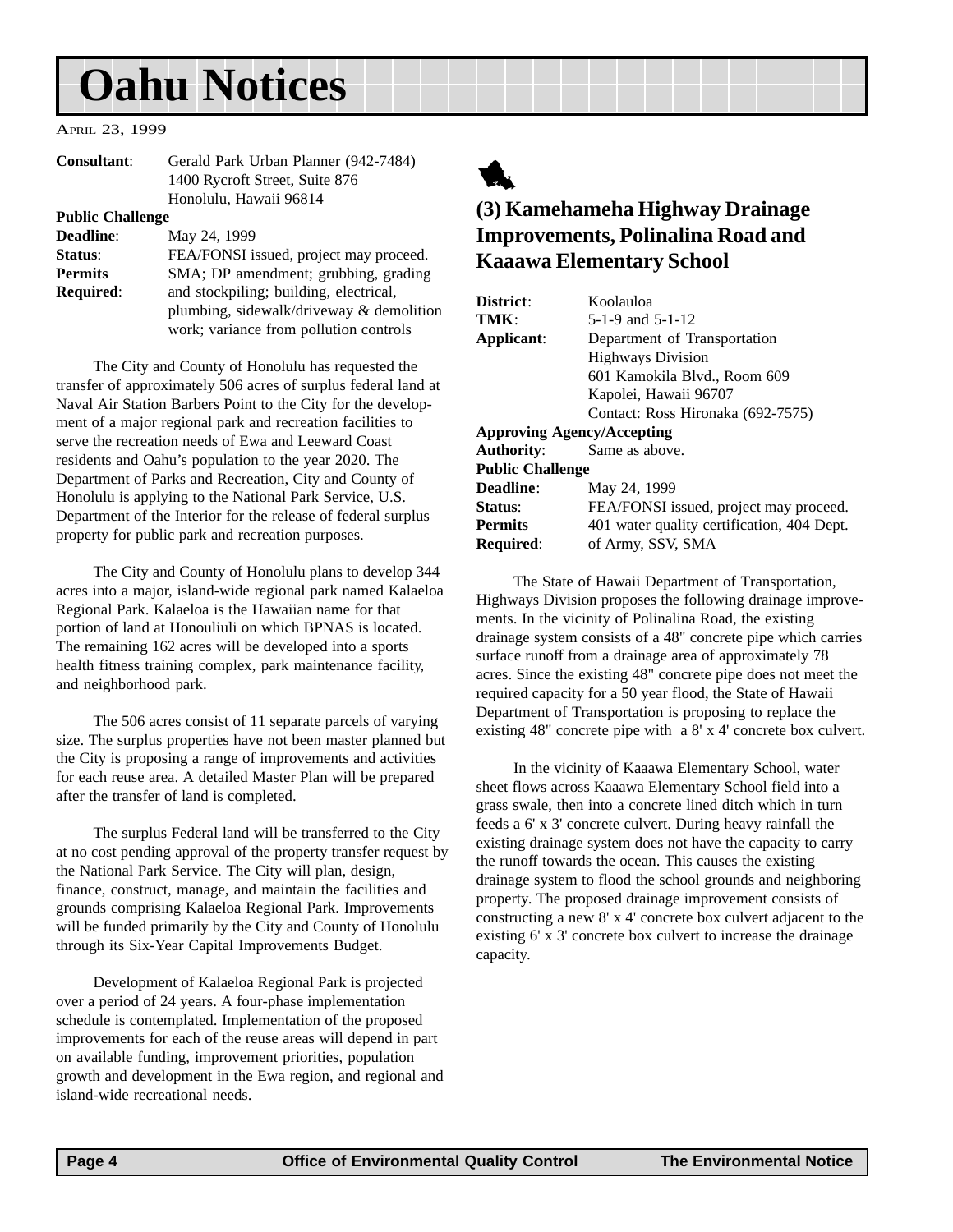<span id="page-4-0"></span>

## **(4) Kamehameha Highway Transmission Mains from Punaluu to Kualoa Park**

| District:                         | Koolauloa, Koolaupoko                  |
|-----------------------------------|----------------------------------------|
| TMK:                              | 4-9: 5-1: 5-2: 5-3                     |
| Applicant:                        | City and County of Honolulu            |
|                                   | Board of Water Supply                  |
|                                   | 630 South Beretania Street             |
|                                   | Honolulu, Hawaii 96843                 |
|                                   | Contact: Barry Usagawa (527-5235)      |
| <b>Approving Agency/Accepting</b> |                                        |
| <b>Authority:</b>                 | City and County of Honolulu            |
|                                   | Board of Water Supply                  |
|                                   | 630 South Beretania Street             |
|                                   | Honolulu, Hawaii 96843                 |
|                                   | Contact: Cliff Jamile (527-6180)       |
| <b>Consultant:</b>                | George Yuen & Associates, Inc.         |
|                                   | 100 North Beretania Street, Suite 303  |
|                                   | Honolulu, Hawaii 96817                 |
|                                   | Contact: George Yuen (536-0081)        |
| <b>Public Challenge</b>           |                                        |
| <b>Deadline:</b>                  | May 24, 1999                           |
| Status:                           | FEA/FONSI issued, project may proceed. |
| <b>Permits</b>                    | COE GP w/associated CZM & 401 WQC,     |
| Required:                         | CZM consistency, CDUP, NPDES, possibly |

SCAP

The City and County of Honolulu Board of Water Supply (BWS) proposes to install 36-inch and 30-inch diameter transmission mains along the Kamehameha Highway right-of-way from the junction of Haleaha Road in Punaluu to Kualoa Park. The 36-inch pipeline portion is approximately 13,000 linear feet and begins at the junction of Haleaha Road and ends at Kahana Beach Park. The 30-inch pipeline portion is approximately 30,000 linear feet and begins at Kahana Beach Park and ends at Kualoa Park. Construction will be implemented in various phases beginning in the year 1999-2000. The proposed project provides a parallel transmission main for reliability of service in case the existing transmission main along Kamehameha Highway requires servicing. The Windward 272' Low Service System is the highest pressure water system on Oahu. The high pressure and salt water environment of the existing single line transmission main along Kamehameha Highway have drawn concerns on the severity of main breaks and its associated disruptions of water service. When high pressure mains break, the water damage can be severe and repairs can take longer. The lack of sufficient source and storage in the

Kaneohe and Kailua areas magnify the importance of a reliable water transmission system. The proposed transmission main project will, therefore, provide a parallel main along the existing transmission main alignment for reliability of service.



## **(5) Mabel Smyth Conference Center Renovations**

| District:                         | Honolulu                                |
|-----------------------------------|-----------------------------------------|
| TMK:                              | $2 - 1 - 35:1$                          |
| Applicant:                        | <b>Queen's Medical Center</b>           |
|                                   | 1301 Punchbowl Street                   |
|                                   | Honolulu, Hawaii 96813                  |
|                                   | Contact: Dr. James Kumagai (547-4266 or |
|                                   | 547-4677)                               |
| <b>Approving Agency/Accepting</b> |                                         |
| <b>Authority:</b>                 | City and County of Honolulu             |
|                                   | Department of Planning and Permitting   |
|                                   | 650 South King Street, 7th Floor        |
|                                   | Honolulu, Hawaii 96813                  |
|                                   | Contact: Art Challacombe (523-4107)     |
| <b>Consultant:</b>                | Analytical Planning Consultants, Inc.   |
|                                   | 928 Nuuanu Avenue, Suite 502            |
|                                   | Honolulu, Hawaii 96817                  |
|                                   | Contact: Donald Clegg (536-5695)        |
| <b>Public Challenge</b>           |                                         |
| <b>Deadline:</b>                  | May 24, 1999                            |
| Status:                           | FEA/FONSI issued, project may proceed.  |
| <b>Permits</b>                    |                                         |
| Required:                         | Hawaii Capital Special District, PRU    |

The applicant is proposing to expand the use of the facility by renovating, enlarging and modernizing the auditorium and meeting rooms. The facility will be used for special functions and educational programs.

The existing entry from Beretania Street will remain the same. The first floor foyer will have a new extended 700 square-foot concrete lanai and entry at the rear of the building. The parking lot at the front of the building will be replaced with landscaping.

A second floor foyer with a flexible acoustical wall will be added, along with a multi-media front ceiling projector.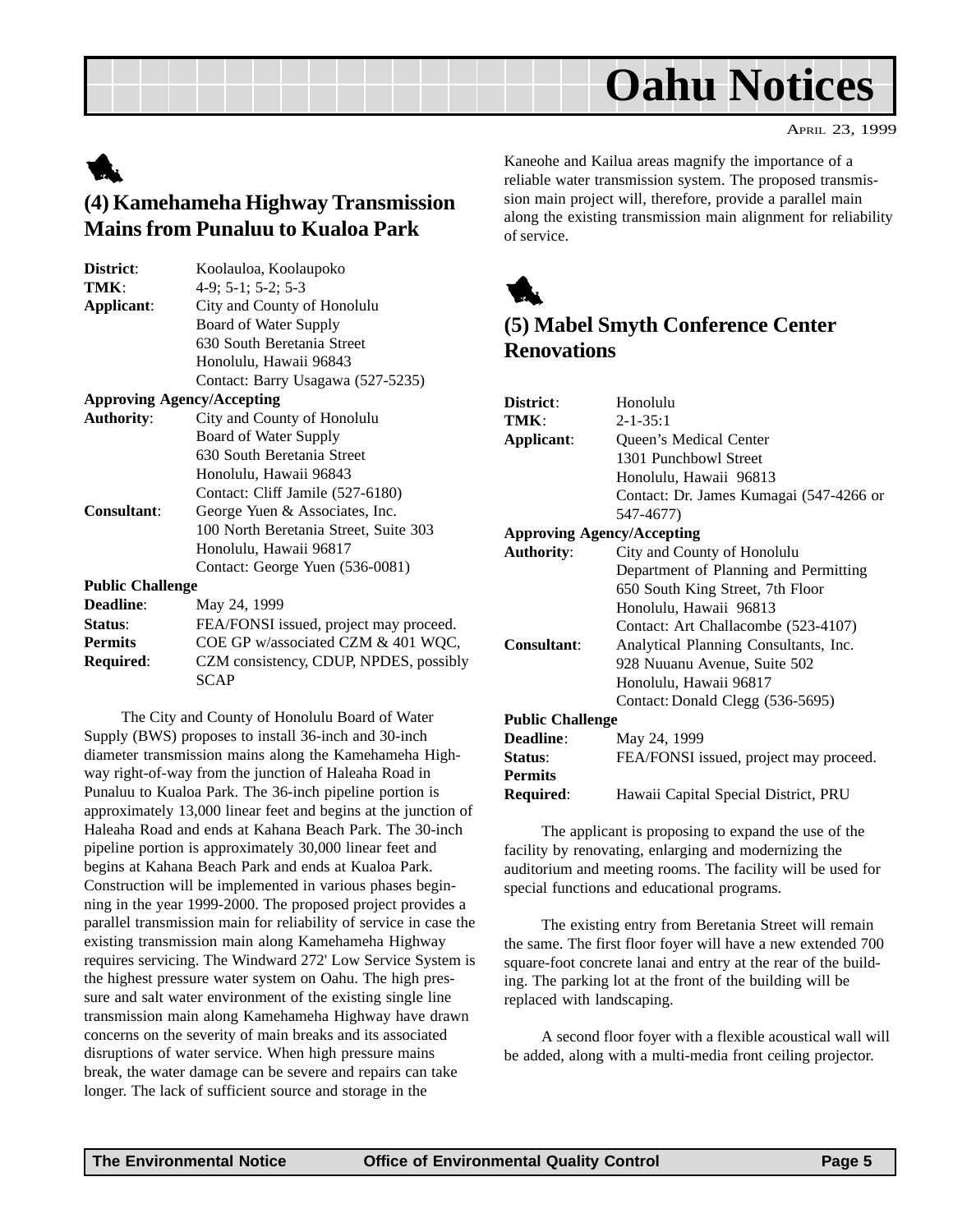<span id="page-5-0"></span>APRIL 23, 1999

# 1 **(6) Manana Development Spine Road**

| District:               | Ewa                                    |
|-------------------------|----------------------------------------|
| TMK:                    | Portion of 9-7-24:41                   |
| Applicant:              | City and County of Honolulu            |
|                         | Department of Design and Construction  |
|                         | 650 South King Street, 15th Floor      |
|                         | Honolulu, Hawaii 96813                 |
|                         | Contact: Robert Sarae (523-4071)       |
|                         | and                                    |
|                         | U.S. Department of Transportation      |
|                         | Federal Highways Administration        |
|                         | 300 Ala Moana Boulevard                |
|                         | Honolulu, Hawaii 96850                 |
|                         | Contact: Pat Phung (541-2700)          |
|                         | <b>Approving Agency/Accepting</b>      |
| <b>Authority:</b>       | Same as above.                         |
| <b>Consultant:</b>      | Planning Solutions, Inc.               |
|                         | 1210 Auahi Street, Suite 221           |
|                         | Honolulu, Hawaii 96814                 |
|                         | Contact: Perry White (593-1288)        |
| <b>Public Challenge</b> |                                        |
| <b>Deadline:</b>        | May 24, 1999                           |
| Status:                 | FEA/FONSI issued, project may proceed. |
| <b>Permits</b>          | Building, grubbing & grading, CZM,     |

**Required**: NPDES, noise, Federal 4-f

The proposed project consists of the construction of a major collector road through the former Manana Storage Area. This proposed roadway, Spine Road, would be constructed within a 92-foot wide right-of-way. It would include two through lanes, a bicycle lane and a sidewalk on each side of the street. The design includes a median strip that ranges from 16 feet to 4 feet wide where left-turn storage lanes are present at all internal road intersections. The Spine Road would connect to the existing roadway system at the Waimano Home Road intersection with Moanalua Road and at the intersection of Acacia Road and Kuala Street. Underground utilities would be provided in the road right-of-way. The project would provide access to the Manana Storage Area community master planned development. The proposed improvements will help maintain the existing level of service on area roadways. Measures will be taken to mitigate the effect of traffic noise increases and construction activities.

This is a joint project between the Department of Design and Construction, City and County of Honolulu, and the Federal Highway Administration, U.S. Department of Transportation.

# **Environmental Impact Statement Preparation Notices**



### **(7) Kailua 272' Reservoir**

| District:                         | Koolaupoko                                  |
|-----------------------------------|---------------------------------------------|
| TMK ·                             | $4 - 2 - 03:04$ and $4 - 2 - 04:37$         |
| Applicant:                        | City and County of Honolulu                 |
|                                   | Board of Water Supply                       |
|                                   | 630 South Beretania Street                  |
|                                   | Honolulu, Hawaii 96843                      |
|                                   | Contact: Barry Usagawa (527-5253)           |
| <b>Approving Agency/Accepting</b> |                                             |
| <b>Authority:</b>                 | Governor, State of Hawaii                   |
|                                   | c/o Office of Environmental Quality Control |
|                                   | 235 South Beretania Street, Suite 702       |
|                                   | Honolulu, Hawaii 96813                      |
| Consultant:                       | Engineering Concepts, Inc.                  |
|                                   | 250 Ward Avenue, Suite 206                  |
|                                   | Honolulu, Hawaii 96814                      |
|                                   | Contact: Kenneth Ishizaki (591-8820)        |
| <b>Public Comment</b>             |                                             |
| Deadline:                         | May 24, 1999                                |
| Status:                           | EISPN First Notice pending public com-      |
|                                   | ment. Address comments to the applicant     |
|                                   | with copies to the approving agency or      |
|                                   | accepting authority, the consultant and     |
|                                   | OEQC.                                       |
| <b>Permits</b>                    |                                             |
| Required:                         | Building, grubbing/grading, CDUP, NPDES     |

The City and County of Honolulu, Board of Water Supply (BWS) proposes to construct a 4.0 million gallons (M.G.) reinforced concrete reservoir on Pohakupu ridge, south of the existing Pohakupu 1.0 M.G. and 6.0 M.G. reservoirs. The configuration of the proposed 4.0 M.G. structure is a circular tank, 185 feet in diameter and 22 feet in height. The spillway and base pad elevations will be 272 and 252 feet above mean sea level, respectively. The purpose of this project is to improve the reliability and flexibility of the existing water distribution system servicing Kailua. The proposed reservoir will provide additional storage capacity to the BWS's Windward (Kailua) Low Service System.

In addition to the 4.0 M.G. reservoir, the proposed project will also include a new transmission main, an access road, a perimeter road, a temporary construction road, chain link fence, landscaping and miscellaneous appurtenances.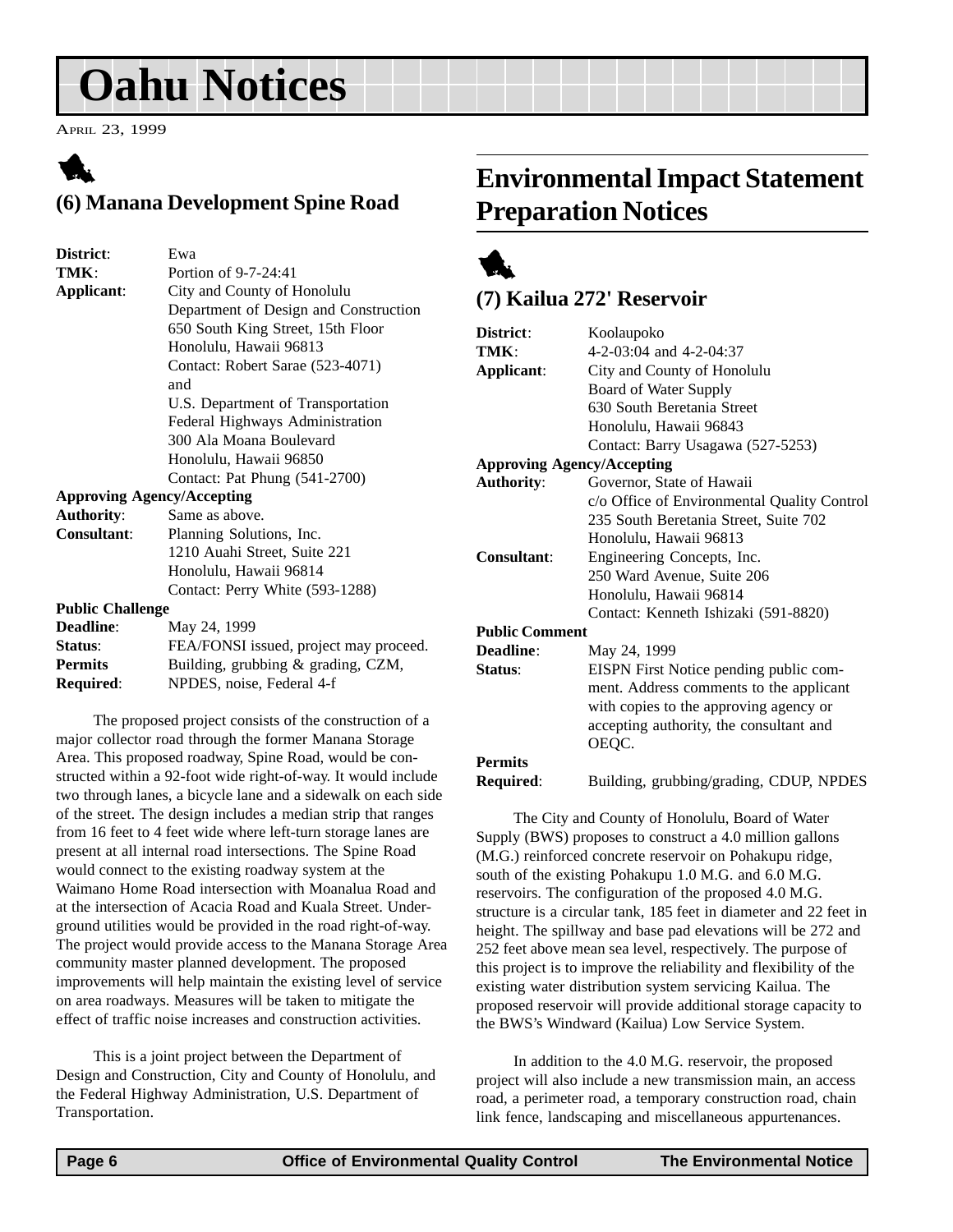<span id="page-6-0"></span>

APRIL 23, 1999

The project site is located on one of the southern knolls of Pohakupu ridge. This area is zoned for preservation and is situated on land designated for conservation and urban use. The water reservoir is a permitted use in the State conservation district and will require a Conservation District Use Permit. The proposed site overlooks the Women's Community Correctional Center and the Youth Correctional Facility to the west and the Keolu subdivision to the east.

The construction of the reservoir will result in the excavation of a portion of the ridge. Cuts up to 60 feet in depth are expected. However, the reservoir will be hidden from view by landscaped berms. A visual impact analysis will be prepared in the Draft Environmental Impact Statement (EIS).

An EIS was previously prepared for this project. However, the site proposed in the EIS has been relocated from Puu O Ehu ridge to the Pohakupu ridge. The BWS has agreed to relocate the site due to visual impact concerns near the entrance of Kailua Town. The relocation illustrates the BWS's willingness to work with the Kailua community to achieve mutually acceptable, beneficial public works project. A supplemental EIS will be prepared for this project to discuss the impacts of the new project site.



### **(8) Primary Corridor Transportation Project**

| District:          | Honolulu, Ewa                               |
|--------------------|---------------------------------------------|
| TMK:               | n/a                                         |
| Applicant:         | City and County of Honolulu                 |
|                    | Department of Transportation Services       |
|                    | 711 Kapiolani Boulevard, Suite 1200         |
|                    | Honolulu, Hawaii 96813                      |
|                    | Contact: Kenneth Hamayasu (527-6978)        |
|                    | <b>Approving Agency/Accepting</b>           |
| <b>Authority:</b>  | Governor, State of Hawaii                   |
|                    | c/o Office of Environmental Quality Control |
|                    | 235 South Beretania Street, Suite 702       |
|                    | Honolulu, Hawaii 96813                      |
|                    | and                                         |
|                    | U.S. Department of Transportation           |
|                    | Federal Transit Administration              |
| <b>Consultant:</b> | Parsons Brinckerhoff Quade & Douglas        |
|                    | 1001 Bishop Street, Suite 3000              |
|                    | Honolulu, Hawaii 96813                      |
|                    | Contact: Robert Bramen (531-7094)           |
|                    |                                             |

### **Public Comment Deadline**: May 24, 1999 **Status**: EISPN First Notice pending public comment. Address comments to the applicant with copies to the approving agency or accepting authority, the consultant and OEQC; and NEPA-NOP **Permits** Sec. 404, 10, 1424(e) (sole source aquifer), **Required**: SCAP, SHPD review, CZM consistency, NPDES, WQC, SMA, Special Design District, Floodplain variance, building, grubbing & grading

The City and County of Honolulu Department of Transportation Services (DTS), in cooperation with the U.S. Department of Transportation, Federal Transit Administration (FTA), will be preparing an Environmental Impact Statement (EIS) for proposed transportation improvements in the primary transportation corridor of Oahu. The corridor extends from Kapolei in the Ewa District to the University of Hawaii at Manoa.

Because the project may have substantial impacts, DTS is required by both State and federal law (Chapter 343 of the Hawaii Revised Statutes and the National Environmental Policy Act) to prepare an Environmental Impact Statement. The EIS will satisfy both State and federal requirements. A public scoping meeting will be held to allow for comment on the project, its impacts, and the technical evaluation. The time and location of this meeting will be announced in MidWeek.

The project is intended to address transportation requirements; improve public transit services; direct future land use development patterns; and implement existing transportation plans.

The alternatives being considered are a No-Build Alternative, an Enhanced Bus / Transportation System Management (TSM) Alternative, a Bus Rapid Transit (BRT) Alternative, and a Light Rail Transit (LRT) Alternative. Variations on the alternatives are also being addressed, including a Sand Island Bypass Road and Nimitz Parkway. The alternatives are described in more detail in the EISPN and will be presented at the scoping meeting.

Over ten detailed technical reports will be prepared on such topics as transportation, land use, social and economic impacts, finance and cost-effectiveness, visual and aesthetic impacts, noise and vibration, parks and recreation areas, historic resources, air quality, and hazardous materials. The results of the detailed analyses will be summarized in the Draft EIS.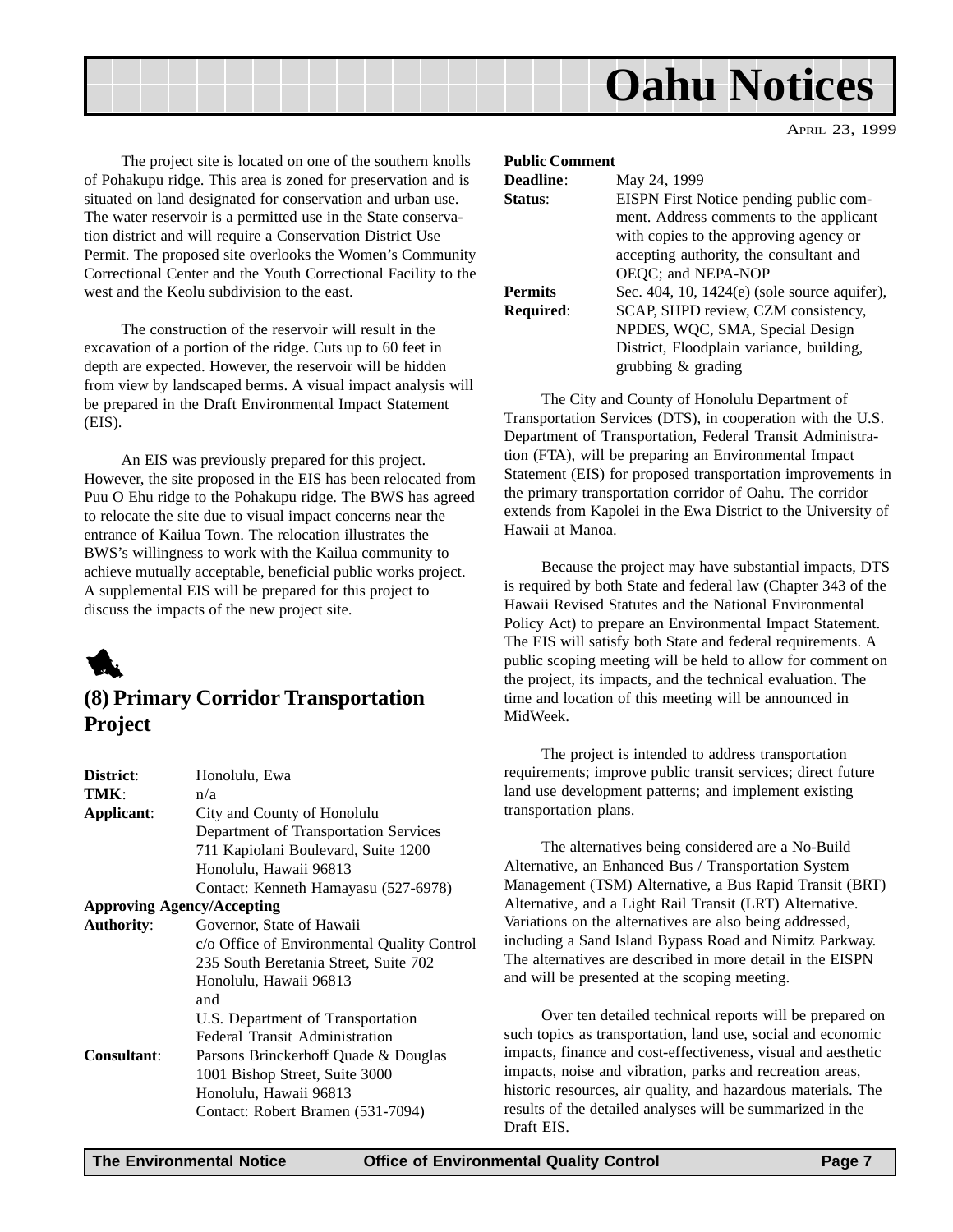<span id="page-7-0"></span>APRIL 23, 1999

# **Previously Published Projects Pending Public Comments**

### **Draft Environmental Assessments**

### **1** Ashford Residence

**Applicant**: Joan B. & Clinton R. Ashford P.O. Box 131 Honolulu, Hawaii 96810 Contact: Clinton Ashford (539-0411)

### **Approving Agency/Accepting**

**Authority**: Land Use Commission P.O. Box 2359 Honolulu, Hawaii 96804-2359 Contact: Bert Saruwatari (587-3822)

**Public Comment**

**Deadline**: May 10, 1999

### **1 Knake Single Family Residence**

**Applicant**: Richard & Elizabeth Knake (239-2410) 47-422 Lulani Street Kaneohe, Hawaii 96744

#### **Approving Agency/Accepting**

- **Authority**: Department of Land and Natural Resources 1151 Punchbowl Street, Room 130 Honolulu, Hawaii 96813 Contact: Tom Eisen (587-0386)
- **Public Comment Deadline**: May 10, 1999

### **1. Sand Island WWTP Interim Chemical**

### **Treatment Facility**

**Applicant**: City and County of Honolulu Department of Design and Construction 650 South King Street Honolulu, Hawaii 96813 Contact: Kumar Bhagavan (527-5158) **Approving Agency/Accepting**

**Authority**: Same as above. **Public Comment Deadline**: May 10, 1999

### **Draft Environmental Impact Statements**

### 1 **Koko Head Regional Park & Nature Preserve**

Honolulu, Hawaii 96813

**Applicant**: City and County of Honolulu Department of Design and Construction 650 South King Street, 9th Floor Honolulu, Hawaii 96813 Contact: Jim Nakasone (527-6306) **Approving Agency/Accepting Authority**: Mayor, City and County of Honolulu c/o Department of Planning & Permitting 530 South King Street

#### Contact: Randall Fujiki (523-4564) **Public Comment**

**Deadline**: May 7, 1999

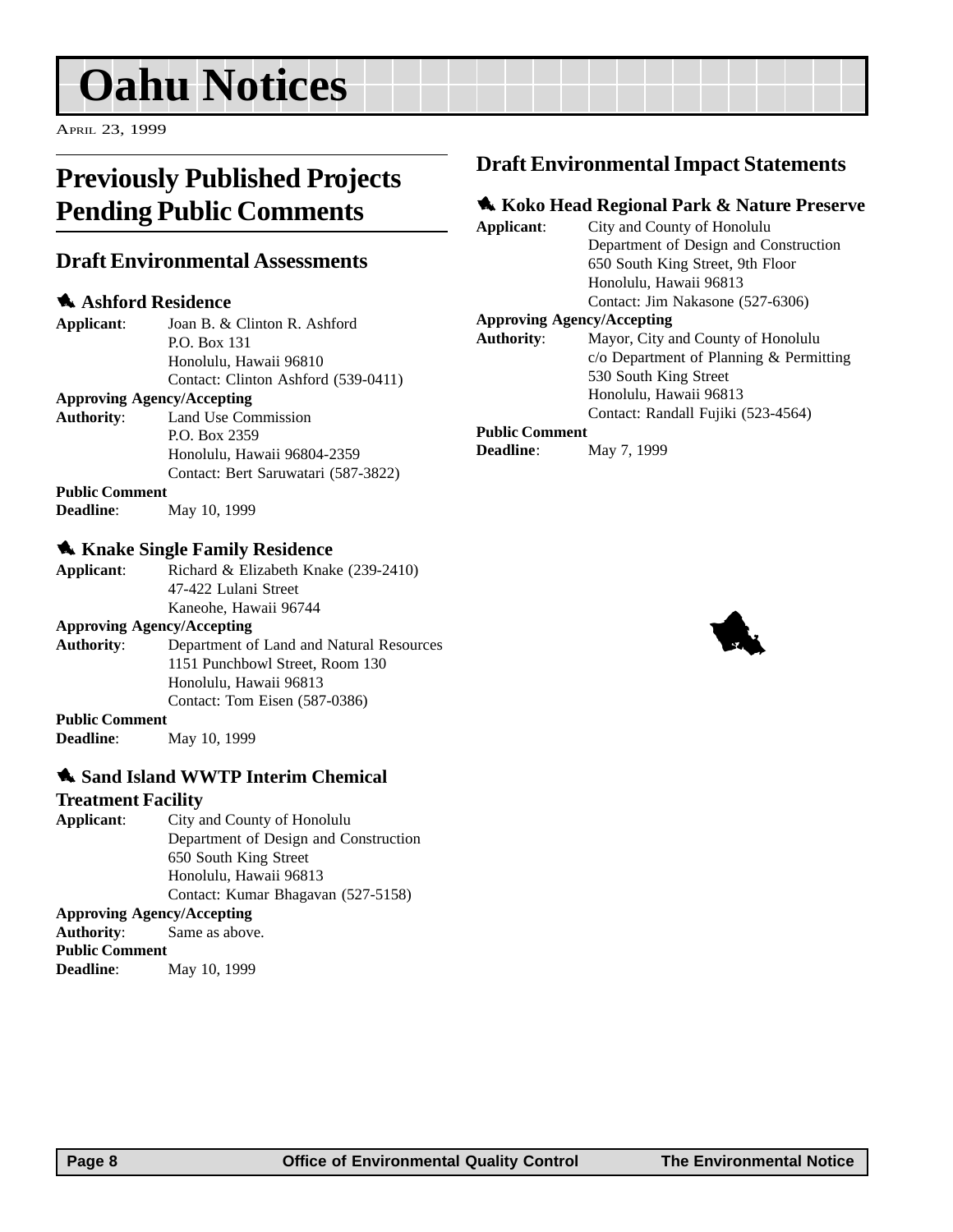# **Maui Notices**

**3**

APRIL 23, 1999

# <span id="page-8-0"></span>**Draft Environmental Assessments**

## $\blacklozenge$ **(1) Mango Manor Commercial Complex**

| District:                         | Lahaina                                     |
|-----------------------------------|---------------------------------------------|
| TMK:                              | 4-6-010:025, 026, & 032                     |
| Applicant:                        | Barry L. Brown & David B. Rosen             |
|                                   | P.O. Box 11782                              |
|                                   | Lahaina, Maui, Hawaii 96761                 |
|                                   | Contact: Barry Brown (661-1800)             |
| <b>Approving Agency/Accepting</b> |                                             |
| <b>Authority:</b>                 | County of Maui, Department of Planning      |
|                                   | 250 S. High Street                          |
|                                   | Wailuku, Hawaii 96793                       |
|                                   | Contact: Julie Higa (243-7735)              |
| <b>Consultant:</b>                | Chris Hart & Partners                       |
|                                   | 1955 Main Street, Suite 200                 |
|                                   | Wailuku Hawaii 96793                        |
|                                   | Contact: Rory Frampton (242-1955)           |
| <b>Public Comment</b>             |                                             |
| <b>Deadline:</b>                  | May 24, 1999                                |
| Status:                           | DEA First Notice pending public comment.    |
|                                   | Address comments to the applicant with      |
|                                   | copies to the approving agency or accepting |
|                                   | authority, the consultant and OEQC.         |
| <b>Permits</b>                    |                                             |

**Required**: Change in zoning, building

The proposed request involves a Change in Zoning from R-2 Residential District to B-2 Business. The request for Change in Zoning has been processed through the Maui Planning Department and a Public Hearing was held by the Maui Planning Commission on October 13, 1998. The Change in Zoning request is currently pending before the Maui County Council.

The subject property consists of three (3) parcels and is located at 270 Lahainaluna Road on the southeast corner of Honoapiilani Highway and Lahainaluna Road intersection. The property is accessed via Alika Place and has a total area of approximately 23,907 square feet.

The property is in residential use and has been for over 60 years. Existing structures consist of three residential dwellings and associated ancillary structures. The structures and property had been in a state of disrepair under previous ownership. Since the property's recent purchase in 1997, the current owners have improved the condition of the structures and site considerably.

Approval of the requested Change In Zoning to B-2 Business would establish consistency with the property's West Maui Community Plan Business/Commercial designation.

After completion of the Change in Zoning process, the owners anticipate the construction of the Mango Manor Commercial Complex consisting of two, two-story structures, parking, landscaping and other related improvements. The two structures would contain approximately 12,250 sq. ft. and 1,470 sq. ft. of floor area. The structures would be leased out to businesses for retail and/or office space.

The proposed project's conceptual design is compatible with the historic Victorian style architecture which has been associated with Lahaina Town. The project's scale and architectural features are consistent with the direction established in the County of Maui's Architectural Style Book for Lahaina.

 $\begin{array}{ccc} & & & \circ & & 2 \\ 1 & & & & \end{array}$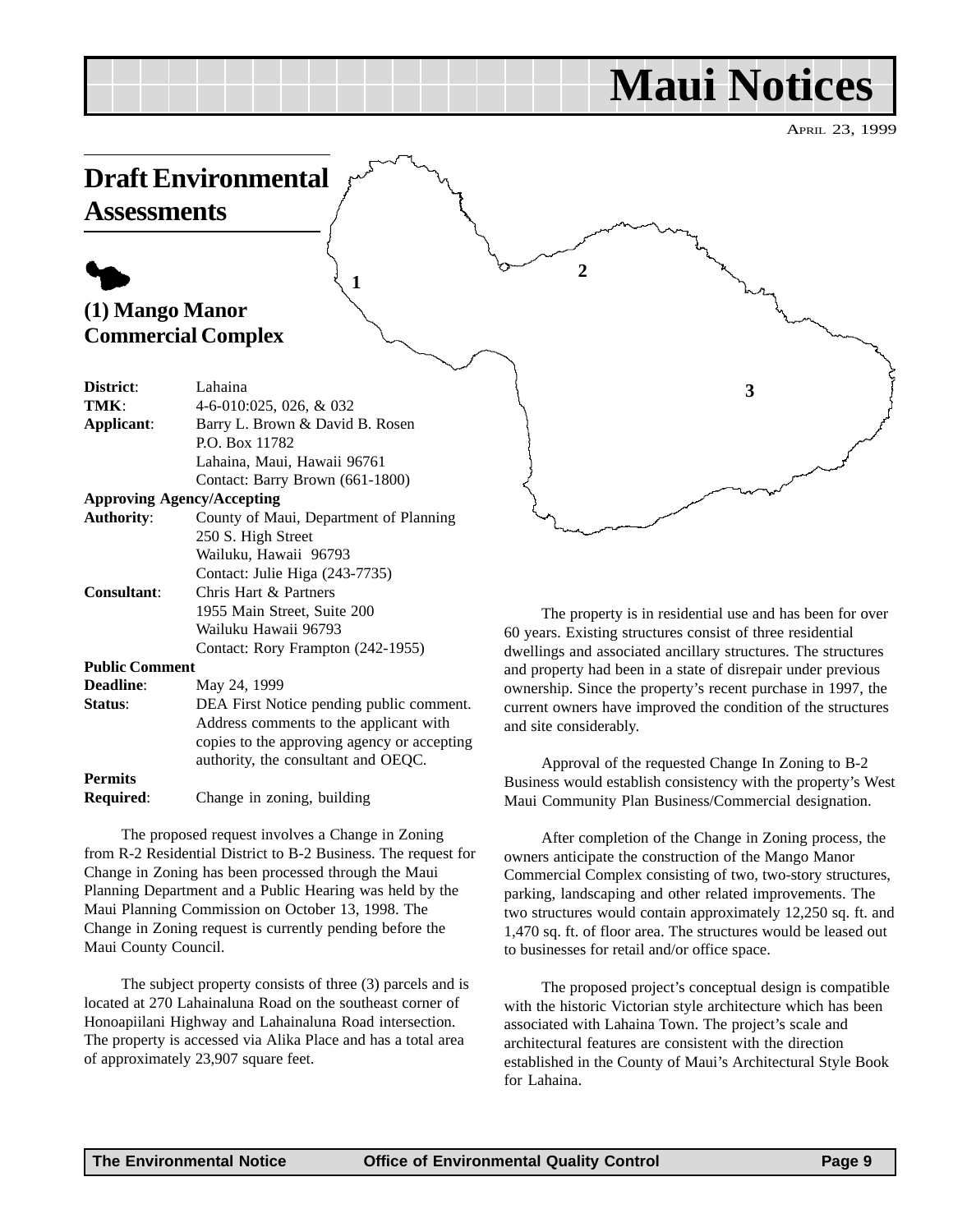# <span id="page-9-0"></span>**Maui Notices**

APRIL 23, 1999

# **Final Environmental Assessments/Findings of No Significant Impacts (FONSI)**



## **(2) Paia Municipal Parking Lot**

| District:                         | Makawao                                   |
|-----------------------------------|-------------------------------------------|
| TMK:                              | 2-5-5:por. 18, 2-6-3:27                   |
| Applicant:                        | County of Maui                            |
|                                   | Department of Public Works and Waste      |
|                                   | Management                                |
|                                   | 200 South High Street                     |
|                                   | Wailuku, Hawaii 96793                     |
|                                   | Contact: Charles Jencks (243-7845)        |
| <b>Approving Agency/Accepting</b> |                                           |
| <b>Authority:</b>                 | Same as above.                            |
| <b>Consultant:</b>                | Munekiyo, Arakawa & Hiraga, Inc.          |
|                                   | 305 High Street, Suite 104                |
|                                   | Wailuku, Hawaii 96793                     |
|                                   | Contact: Milton Arakawa (244-2015)        |
| <b>Public Challenge</b>           |                                           |
| Deadline:                         | May 24, 1999                              |
| Status:                           | FEA/FONSI issued, project may proceed.    |
| <b>Permits</b>                    | District boundary & community plan        |
| Required:                         | amendments, change in zoning, special use |
|                                   | & SMA permits                             |
|                                   |                                           |

The County of Maui, Department of Public Works and Waste Management (DPWWM) proposes the development of the Paia Municipal Parking Lot. The site encompasses 0.722 acre abutting Hana Highway along the western extent of Paia town.

The proposed parking lot will provide approximately 82 standard, compact and handicapped parking stalls. The lot is proposed for implementation to help relieve parking needs for merchants in Paia town. Related improvements will include parking lot landscaping, irrigation and lighting.

Access improvements to Hana Highway include a twoway left turn lane. Sidewalk improvements are proposed on the subject property and the frontage of the abutting residential property (TMK 2-6-3:45). A mid-block crosswalk is also proposed across Hana Highway. Flashing signals will also be installed approximately 150 feet from the Kahului and Hana approaches to the crosswalk.

The estimated construction cost is \$250,000. Assuming all applicable approvals are obtained, construction is anticipated to begin in mid-1999. The project should be completed in approximately three (3) months.



## **(3) Po'ouli Management Actions Plan**

| District:               | Hana                                     |
|-------------------------|------------------------------------------|
| Applicant:              | Department of Land and Natural Resources |
|                         | Division of Forestry and Wildlife        |
|                         | 1151 Punchbowl Street, Room 325          |
|                         | Honolulu, Hawaii 96813                   |
|                         | Contact: Paul Conry (587-4176) and       |
|                         | U.S. Fish and Wildlife Service           |
|                         | Pacific Islands Fish and Wildlife Office |
|                         | 300 Ala Moana Blvd., Room 3-122          |
|                         | Honolulu, Hawaii 96850                   |
|                         | Contact: Karen Rosa (541-3441)           |
|                         | <b>Approving Agency/Accepting</b>        |
| Authority:              | Same as above.                           |
| <b>Public Challenge</b> |                                          |
| Deadline:               | May 24, 1999                             |
| Status:                 | FEA/FONSI issued, project may proceed.   |
| <b>Permits</b>          | FWS banding, federal endangered species, |
| Required:               | DLNR natural area reserve permits        |

In an effort to prevent the extinction of the Po'ouli *(Melamprosops phaeosoma),* an endangered Hawaiian forest bird, the U.S. Fish and Wildlife Service (USFWS) and State of Hawai'i Department of Land and Natural Resources (DLNR) are proposing to implement intensive habitat management and to conduct a translocation(s) with one or more individuals of this species.

The proposed action will be conducted in the Hanawi Natural Area Reserve (NAR) and possibly portions of Haleakala National Park and adjacent State forest reserves. The 3,035 hectare (500 acres) Hanawi NAR lies within the Ko'olau Forest Reserve in the Hana District of Maui. All action areas discussed in the EA are zoned conservation.

· Intensified habitat management will include expansion of ungulate control efforts, expansion of ground-based predator control, and potential control of harmful alien birds.

· Expanded searches for additional Po'ouli and monitoring of wild birds for nesting activity will continue. If nesting is detected, Po'ouli eggs will be brought in for artificial incubation and hand rearing.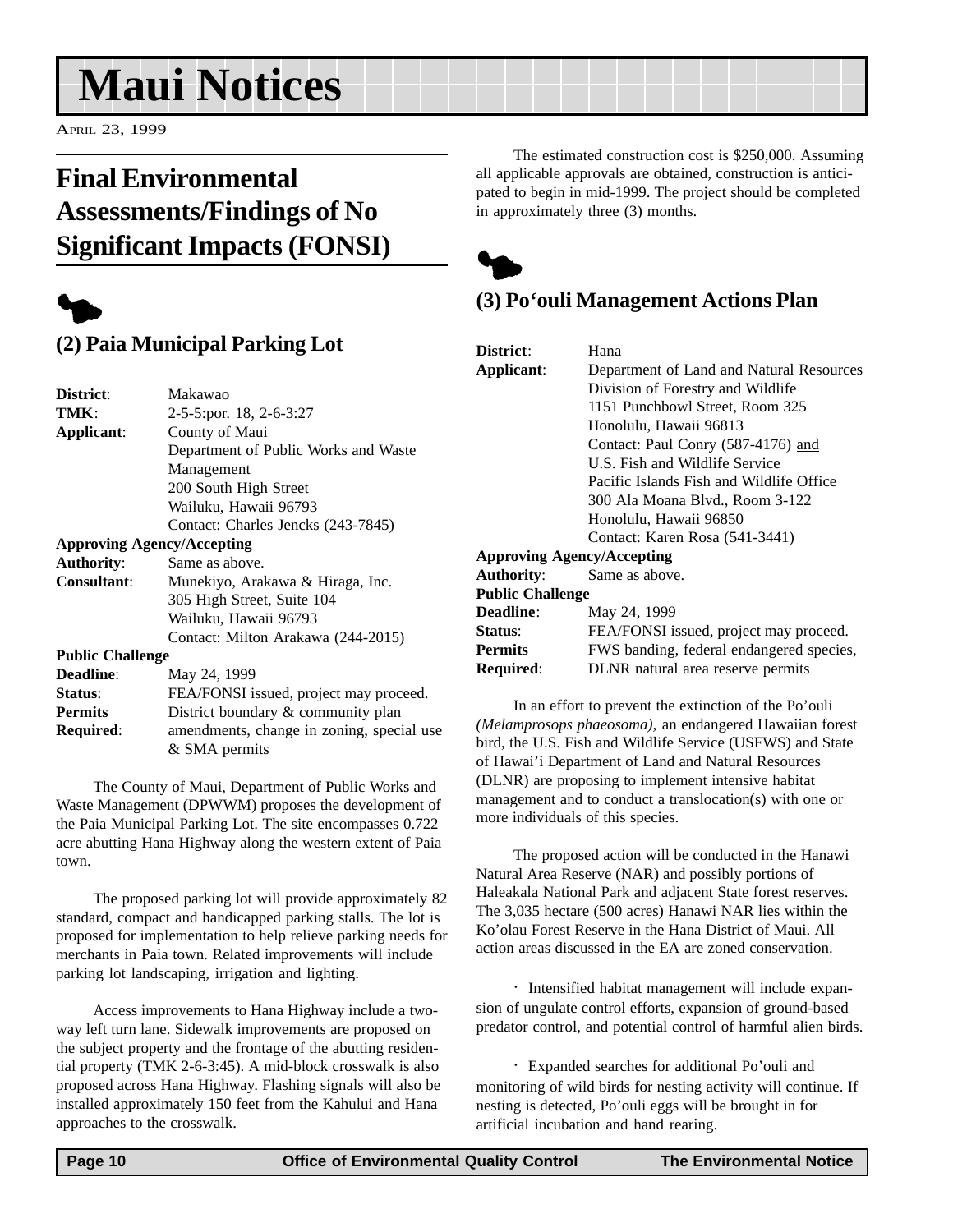<span id="page-10-0"></span>

APRIL 23, 1999

· Translocation of one or more Po'ouli to form a breeding pair will be attempted after translocation techniques have been developed using surrogate species. Expanded habitat management, combined with this potential translocation are believed, by these agencies to be most likely to result in recovery of the Po'ouli in the wild.

No long term significant negative impacts are anticipated from the proposed project. The proposed actions to protect the known Po'ouli and to manage habitat for the recovery of the Po'ouli and other native birds will result in benefits to the entire native biotic community over the long term. The proposed project has the potential to create new permanent and temporary trails and establish or spread weeds. Mitigative actions included in the proposed project will include monitoring for and elimination of incipient weed populations. Capture and translocation of Po'ouli has the potential to harm this species and other endangered birds inadvertently captured in the mist nets. Biologists involved in these activities will be properly trained and will use established bird handling protocols. Known or newly discovered endangered plants will be flagged and avoided during mist netting and other habitat management field work. The proposed project is not expected to cause significant negative impacts to the environment; therefore, the determination of the Department of Land and Natural Resources, Division of Forestry and Wildlife and the U.S. Department of the Interior, Fish and Wildlife Service is to issue a Finding of No Significant Impact.

# **Previously Published Projects Pending Public Comments**

### **Draft Environmental Assessments**

### 3 **Kahului Harbor Pier 1C Extension**

**Applicant**: Department of Transportation Harbors Division 79 South Nimitz Highway, 2nd Floor Honolulu, Hawaii 96813-4898 Contact: Carter Luke (587-1959)

#### **Approving Agency/Accepting**

**Authority**: Same as above. **Public Comment Deadline**: May 10, 1999

### 3 **Pu'u Kukui Watershed Management Area**

| Applicant:            | Maui Pineapple Company, Ltd.             |
|-----------------------|------------------------------------------|
|                       | 4900 Honoapiilani Highway                |
|                       | Lahaina, Hawaii 96761                    |
|                       | Contact: Randy Bartlett (669-5439)       |
|                       | <b>Approving Agency/Accepting</b>        |
| <b>Authority:</b>     | Department of Land and Natural Resources |
|                       | Division of Forestry and Wildlife        |
|                       | 1151 Punchbowl Street Room 325           |
|                       | Honolulu, HI 96813                       |
|                       | Contact: Betsy Gagné (587-0063)          |
| <b>Public Comment</b> |                                          |
| <b>Deadline:</b>      | May 10, 1999                             |
|                       |                                          |

### 3 **Waiehu Kou Off-Site Water System Improvements**

| ширготешене           |                                     |
|-----------------------|-------------------------------------|
| Applicant:            | Maui School Development Partnership |
|                       | 1997 E. Main Street                 |
|                       | Wailuku, Hawaii 96793               |
|                       | Contact: Everett Dowling (244-1500) |
|                       | <b>Approving Agency/Accepting</b>   |
| <b>Authority:</b>     | County of Maui                      |
|                       | Department of Water Supply          |
|                       | 200 South High Street               |
|                       | Wailuku, Hawaii 96793               |
|                       | Contact: David Craddick (243-7816)  |
| <b>Public Comment</b> |                                     |
| Deadline:             | May 10, 1999                        |
|                       |                                     |

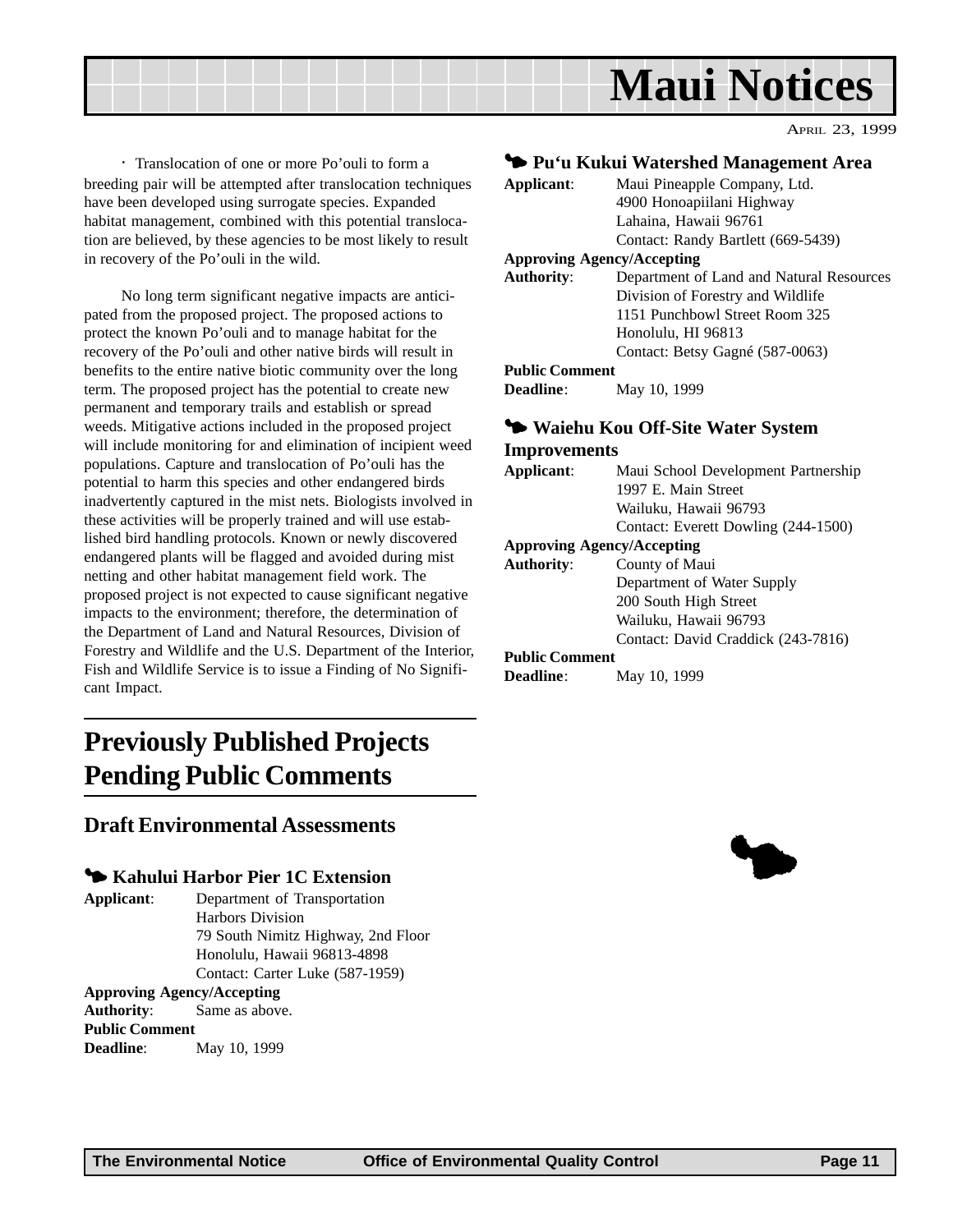# <span id="page-11-0"></span>**Hawaii Notices**

APRIL 23, 1999

# **Draft Environmental Assessments**

# $\blacktriangleright$ **(1) Hawaii Belt Road Seismic Retrofit of Paheehee & Kolekole Bridges**

| District:  | South Hilo                              |
|------------|-----------------------------------------|
| TMK:       | Adjacent to TMK 2-8-15:2, 19 and 2-8-   |
|            | $17:1, 9$ (Paheehee);                   |
|            | Adjacent to TMK 2-9-03:3, 39, 44 and 2- |
|            | 8-15:1, 5, 15 (Kolekole)                |
| Applicant: | Department of Transportation            |
|            | <b>Highways Division</b>                |
|            | 601 Kamokila Boulevard, Room 688        |
|            | Kapolei, Hawaii 96707                   |
|            | Contact: Larry Leopardi (692-7559)      |
|            | <b>Approving Agency/Accepting</b>       |
|            |                                         |

**Authority**: Same as above. **Consultant**: KSE, Inc. 615 Piikoi Street, Suite 300 Honolulu, Hawaii 96814 Contact: Calvin Miyahira (593-0933) **Public Comment**

**Deadline**: May 24, 1999 **Status:** DEA First Notice pending public comment. Address comments to the applicant with copies to the consultant and OEQC. **Permits Required**: SMA, CDUP

The State of Hawaii Department of Transportation (DOT) proposes to retrofit the Paheehee and Kolekole Bridges for seismic stability. The two Bridges are located on the Hawaii Belt Road in the South Hilo district on the island of Hawaii. Hawaii Belt Road is the only direct major access road between Hilo and the communities to the north.

Paheehee Bridge. A dynamic analysis performed on the bridge showed that the connection between the columns and the footings were inadequate in resisting seismic forces. Improvements to the bridge include encasing the footings and the base with concrete and adding seat extenders and cable restrainers. Lead paint used to coat the steel girders and beams will be removed from areas where work is to be performed. Due to the terrain surrounding the bridge, workers and equipment will be lowered from the bridge deck to the footings and other retrofit work locations. This may require the closure of one lane during work hours. Areas near the ends of the bridge may be cleared for the storage of equipment and materials.

**3 1**

**2**

Kolekole Bridge. A dynamic analysis has performed on the bridge showed that the bridge is currently inadequate to resist seismic forces along the longitudinal axis. Large shear forces were also observed in sections of the beams and columns. Improvements to the bridge include the addition of a cable and anchor block system, seat extenders and cable restrainers, and reinforcement of the beams and columns with carbon fiber reinforced polymer sheets. Lead paint used to coat the steel girders and beams will be removed from areas where work is to be performed. In addition to improvements to the bridge, the project may require the construction of a temporary access road on the makai side of both ends of the bridge for the contractor to access the abutments.

Construction is anticipated to begin in early 2000, upon receipt of the required permits and approvals. Construction is estimated to last approximately 12 months. The cost of the project is estimated to be about \$8 million (\$4 million for Paheehee and \$4 million for Kolekole) funded by the Federal government and the State of Hawaii.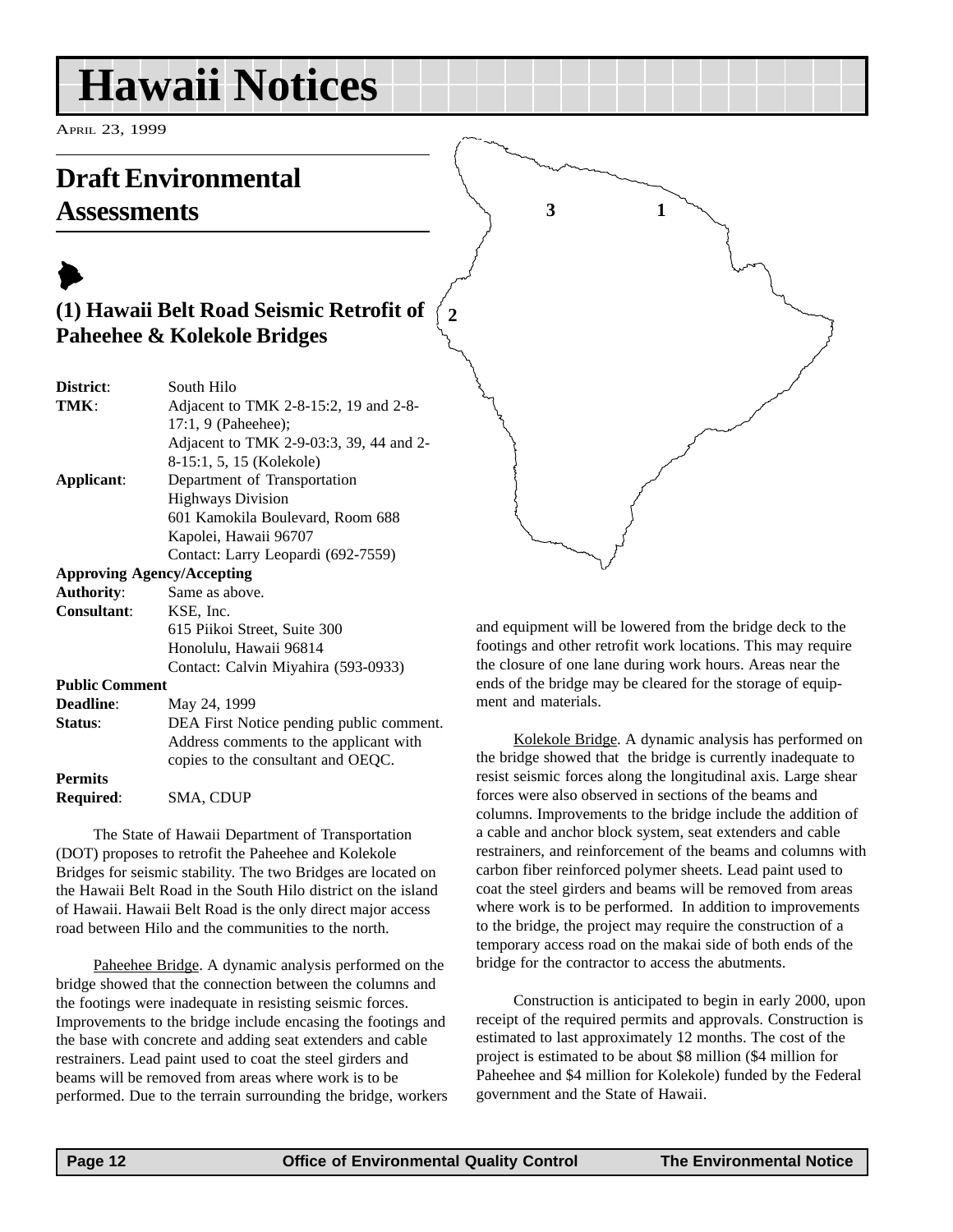# **Hawaii Notices**

# <span id="page-12-0"></span> $\blacktriangleright$ **(2) Kona International Airport Master Plan Update**

| District:             | North Kona                                |
|-----------------------|-------------------------------------------|
| TMK:                  | 7-2-05:07; 7-3-43:03, 06-35, 37-40, 43-47 |
| Applicant:            | Department of Transportation              |
|                       | <b>Airport Division</b>                   |
|                       | 400 Rodgers Boulevard, Suite 700          |
|                       | Honolulu, Hawaii 96819                    |
|                       | Contact: Jerry Matsuda (838-8600)         |
|                       | <b>Approving Agency/Accepting</b>         |
| <b>Authority:</b>     | Same as above.                            |
| <b>Consultant:</b>    | Keahole Associates, Inc.                  |
|                       | 420 Waiakamilo Road, Suite 411            |
|                       | Honolulu, Hawaii 96817                    |
|                       | Contact: Frank Sanpei (841-2228)          |
| <b>Public Comment</b> |                                           |
| <b>Deadline:</b>      | May 24, 1999                              |
| Status:               | DEA First Notice pending public comment.  |
|                       | Address comments to the applicant with    |
|                       | copies to the consultant and OEQC.        |
| <b>Permits</b>        |                                           |
| <b>Required:</b>      | NPDES, ROW, building                      |
|                       |                                           |

The Kona International Airport at Keahole (KOA) Master Plan Update, provides a land use guide for the location, design and construction of airport related facility improvements through the year 2015. KOA is located on the west side of Island of Hawaii in the North Kona district. The airport is west of Queen Kaahumanu Highway and seven miles north of Kailua-Kona, Hawaii.

Major facilities proposed include: New Overseas Terminal & support facilities; Telecommunications System; Wastewater Treatment Plant; Air Traffic Control Tower; General Aviation Site Preparation; Heliport; Air Tour Terminal; DOT/Drug Enforcement Agency Administration Building; Airfield Improvements; Access Road and Utility Improvements; Fuel Farm Site Preparation; Postal Facility Site; Miscellaneous Projects, etc.

No adverse impacts to the area environment are anticipated. Potential for impacts will be addressed by use of appropriate mitigation measures and practices as indicated in the KOA Master Plan Update Draft EA.

KOA is evolving to serve an increasingly broad mix of passengers. Aircraft serving these passengers will range from small personal and commuter aircraft to transoceanic capable aircraft. Passenger requirements will similarly involve need for a broader range of facilities and services than are now provided. It is anticipated that the trend for increasing domestic and global travel will continue to place demands on KOA to provide for a mixed customer base. The proposed upgrades identified in the Master Plan Update are intended to help meet these demands and the passengers visiting the Kona region of Hawaii.



## **(3) North Hawaii Community Hospital Emergency Vehicle Access Driveway**

| District:                         | South Kohala                             |
|-----------------------------------|------------------------------------------|
| TMK:                              | $6 - 7 - 02:11$                          |
| Applicant:                        | Department of Accounting and General     |
|                                   | <b>Services</b>                          |
|                                   | 1151 Punchbowl Street                    |
|                                   | Honolulu, Hawaii 96813                   |
|                                   | Contact: Gordon Matsuoka/Alan Sanborn    |
|                                   | $(586-0499)$                             |
| <b>Approving Agency/Accepting</b> |                                          |
| <b>Authority:</b>                 | Same as above.                           |
| <b>Consultant:</b>                | Wilson Okamoto & Associates, Inc.        |
|                                   | 1907 South Beretania Street, Suite 400   |
|                                   | Honolulu, Hawaii 96826                   |
|                                   | Contact: John Sakaguchi (946-2277)       |
| <b>Public Comment</b>             |                                          |
| Deadline:                         | May 24, 1999                             |
| Status:                           | DEA First Notice pending public comment. |
|                                   | Address comments to the applicant with   |
|                                   | copies to the consultant and OEQC.       |
| <b>Permits</b>                    |                                          |
| Required:                         | Grading                                  |
|                                   |                                          |

North Hawaii Community Hospital (NHCH) is proposing to construct an Emergency Vehicle Access Driveway EVAD) on land owned by the State of Hawaii and used by the Department of Accounting and General Services (DAGS) under Executive Order No. 2632 for the Waimea Civic Center. The 640-foot long EVAD will permit emergency vehicles (ambulances, police, fire) only direct access to the Hospital emergency room (ER) from Mamalahoa Highway.

The Site Selection Report and Final Environmental Impact Statement for the North Hawaii Community Hospital was accepted by the Governor on September 9, 1994.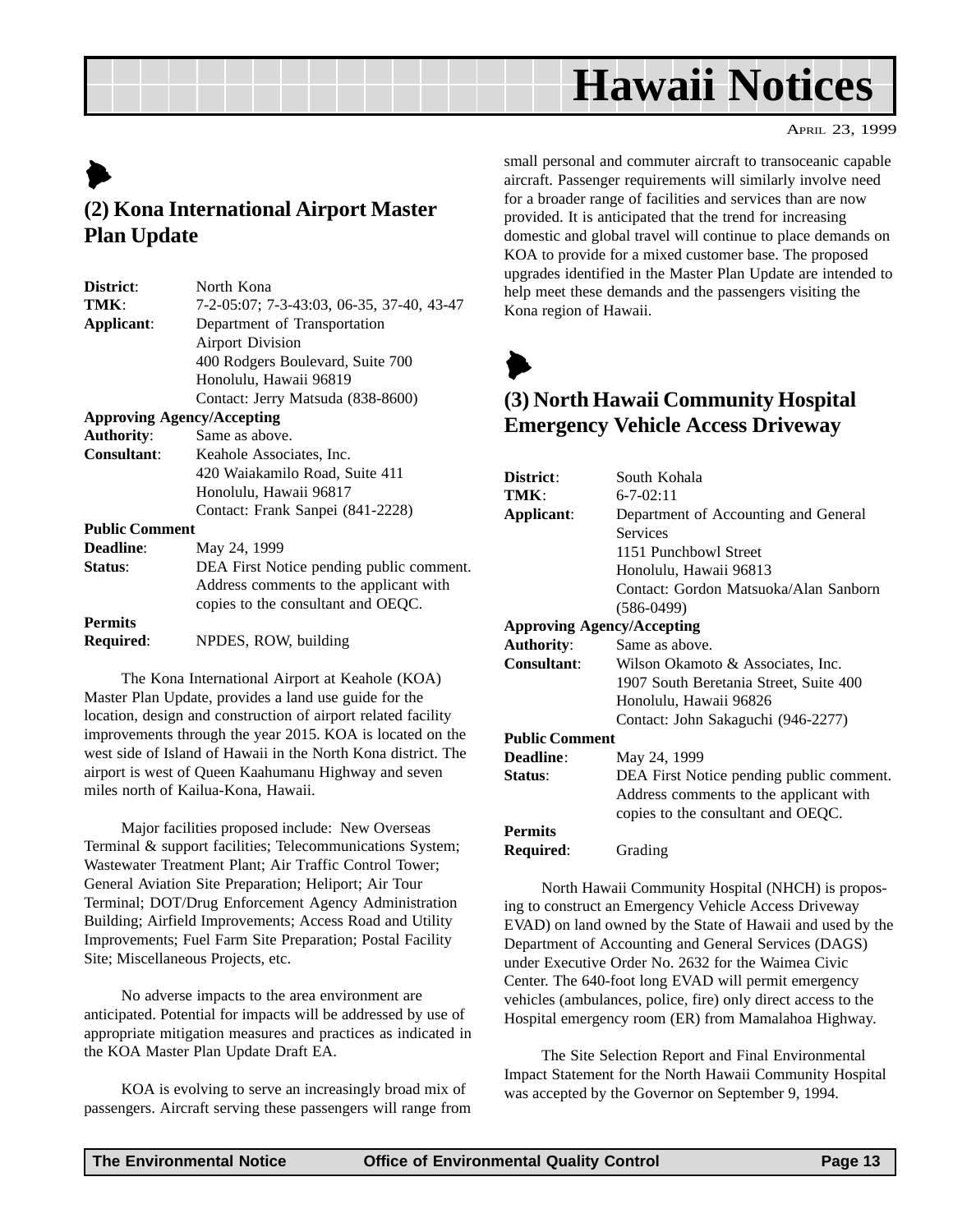# <span id="page-13-0"></span>**Hawaii Notices**

APRIL 23, 1999

The proposed EVAD will be located adjacent to the eastern boundary of NHCH on the parcel occupied by the Waimea Civic Center. On February 24, 1997, DAGS granted NHCH a right-of-entry to construct the EVAD. The entire 64 foot wide right-of-entry will be fenced with a 6-foot high chain link security fence to separate the EVAD from the activities in the Waimea Civic Center. One 6-foot wide baffle opening will be provided along the fence to allow personal access to the EVAD from the Waimea Civic Center area, if necessary. In addition, a vehicle security gate will be located near the terminus of the EVAD.

The travel surface of the proposed EVAD will be approximately 12 feet wide and will be limited to access or ingress only from Mamalahoa Highway for emergency vehicles. Currently, vehicle access for emergency vehicles and other ER users is via the Hospital main entrance on Mamalahoa Highway and then along an access roadway/ parking lot system which encircles the Hospital building. Signs will be posted on Mamalahoa Highway and on the Hospital property to limit use of the EVAD to emergency vehicles.

The project site State Land Use District classification is Urban. The County of Hawaii General Plan designation is MD/FP for the project site. The County of Hawaii Zoning is A-40a for the project site.

# **Previously Published Projects Pending Public Comments**

### **Draft Environmental Assessments**

### 6 **Brand Single Family Residence**

| Applicant:        | Gary Brand c/o Gregory Mooers            |
|-------------------|------------------------------------------|
|                   | P.O. Box 1101                            |
|                   | Kamuela, Hawaii 96743                    |
|                   | Contact: Greg Mooers (885-6839)          |
|                   | <b>Approving Agency/Accepting</b>        |
| <b>Authority:</b> | Department of Land and Natural Resources |
|                   | 1151 Punchbowl Street, Room 220          |
|                   | Honolulu, Hawaii 96813                   |
|                   | Contact: Lauren Tanaka (587-0385)        |
|                   |                                          |

### **Public Comment**

**Deadline**: May 10, 1999

### 6 **'Ola'a-Kilauea Management Area Natural Resources Management Plan**

| Applicant:                        | The 'Ola'a-Kilauea Management Group      |  |
|-----------------------------------|------------------------------------------|--|
|                                   | P.O. Box 52                              |  |
|                                   | Hawaii National Park, Hawaii 96718       |  |
|                                   | Contact: Tanya Rubenstein (985-6197)     |  |
| <b>Approving Agency/Accepting</b> |                                          |  |
| <b>Authority:</b>                 | Department of Land and Natural Resources |  |
|                                   | 1151 Punchbowl Street                    |  |
|                                   | Honolulu, Hawaii 96813                   |  |
| <b>Public Comment</b>             |                                          |  |
|                                   | <b>M. 10.1000</b>                        |  |

**Deadline**: May 10, 1999

### 6 **Waiakea Timber Management Area**

### **Commercial Harvesting & Reforestation**

**Applicant**: Department of Land and Natural Resources Division of Forestry and Wildlife P.O. Box 4849 Hilo, Hawaii 96720 Contact: Jon Giffin (974-4221) **Approving Agency/Accepting**

**Authority**: Same as above. **Public Comment**

**Deadline**: May 10, 1999

### 6 **Waimea-Kohala Airport Master Plan**

**Applicant**: Department of Transportation Airports Division 400 Rodgers Boulevard, Suite 700 Honolulu, Hawaii 96819 Contact: Jerry Matsuda (838-8000) **Approving Agency/Accepting**

**Authority**: Same as above. **Public Comment Deadline**: May 10, 1999

### 6 **Waipunaula 1.0 MG Reservoir and Transmission Waterline**

**Applicant**: County of Hawaii Department of Water Supply 25 Aupuni Street Hilo, Hawaii 96720 Contact: Glen Ahuna (961-8660) **Approving Agency/Accepting**

**Authority**: Same as above.

**Public Comment**

**Deadline**: May 10, 1999

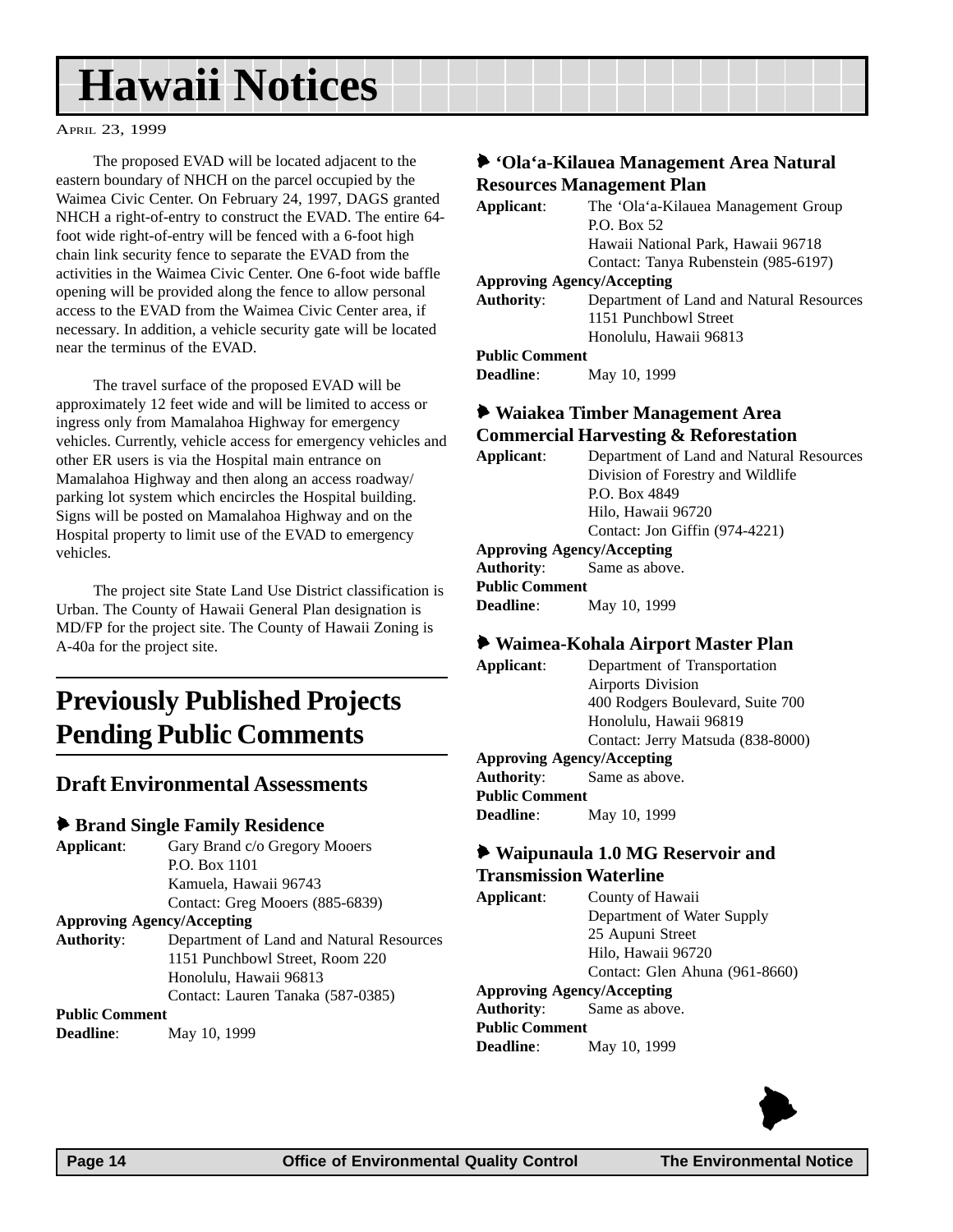# <span id="page-14-0"></span>**Draft Environmental Assessments**

# $\bullet$ **(1) Ananalu Road Waterline**

| District:             | Hanalei                                  |
|-----------------------|------------------------------------------|
| TMK:                  | $5 - 8 - 06$                             |
| Applicant:            | County of Kauai, Department of Water     |
|                       | P.O. Box 1706                            |
|                       | Lihue, Hawaii 96766                      |
|                       | Contact: Bruce Inouye (245-5411)         |
|                       | <b>Approving Agency/Accepting</b>        |
| <b>Authority:</b>     | Same as above.                           |
| Consultant:           | Esaki Surveying and Mapping, Inc.        |
|                       | 1610 Haleukana Street                    |
|                       | Lihue, Hawaii 96766                      |
|                       | Contact: Dennis Esaki (246-0625)         |
| <b>Public Comment</b> |                                          |
| Deadline:             | May 24, 1999                             |
| Status:               | DEA First Notice pending public comment. |
|                       | Address comments to the applicant with   |

Address comments to the applicant with copies to the consultant and OEQC.

The County of Kauai, Department of Water is proposing to develop a 6-inch waterline extension in Wainiha, Kauai, Hawaii. The project is located along Ananalu Road bordered by private properties in the Wainiha Hui Lands. Water is transmitted through individual private property owned waterlines along Ananalu Road. Installation will be 2,247 linear feet of 6" ductline iron waterline. Also, fire hydrants and individual water meters will be provided at the respective lot frontage.

# $\bullet$

### **(2) Puhi Wells, No. 1 Modifications and No. 5A & 5B Pumps & Controls**

| District:         | Lihue                                |
|-------------------|--------------------------------------|
| TMK:              | 3-4-05:10, 14; 3-4-07:por. 03 and 06 |
| Applicant:        | County of Kauai, Department of Water |
|                   | P.O. Box 1706                        |
|                   | Lihue, Hawaii 96766                  |
|                   | Contact: William Eddy (245-5412)     |
|                   | <b>Approving Agency/Accepting</b>    |
| <b>Authority:</b> | Same as above.                       |
|                   |                                      |

# APRIL 23, 1999 **Kauai Notices 1**

| <b>Consultant:</b>    | Sato & Associates, Inc.                  |
|-----------------------|------------------------------------------|
|                       | 2046 South King Street                   |
|                       | Honolulu, Hawaii 96826                   |
|                       | Contact: Clifford Arakawa (955-4441)     |
| <b>Public Comment</b> |                                          |
| Deadline:             | May 24, 1999                             |
| Status:               | DEA First Notice pending public comment. |
|                       | Address comments to the applicant with   |
|                       | copies to the consultant and OEQC.       |
| <b>Permits</b>        | Water use, pump installation, NPDES,     |
| Required:             | building                                 |

The proposed action involves the installation of two (2) deepwell pumps, modification of an existing deepwell pump and installation of a radio control system. The work will be done on four separate sites within the Puhi area, Lihue District, on the Island of Kauai. Improvements will include deepwell pumping units, piping, control building, asphaltic concrete paving and related electrical work. All of the sites are fully developed and secured by chain link fencing.

# **Previously Published Projects**

### **Final Environmental Impact Statements**

### 7 **Lihue Energy Service Center**

| Applicant:                        | Kauai Electric Division               |  |
|-----------------------------------|---------------------------------------|--|
|                                   | Citizens Utilities Company            |  |
|                                   | 4463 Pahee Street                     |  |
|                                   | Lihue, Kauai 96766                    |  |
|                                   | Contact: Denny Polosky (246-8216)     |  |
| <b>Approving Agency/Accepting</b> |                                       |  |
| <b>Authority:</b>                 | County of Kauai, Planning Department  |  |
|                                   | 4444 Rice Street, Suite 473           |  |
|                                   | Lihue, Kauai 96766                    |  |
|                                   | Contact: Dee M. Crowell (241-6677)    |  |
| <b>Status:</b>                    | FEIS currently being reviewed by the  |  |
|                                   | Planning Department, County of Kauai. |  |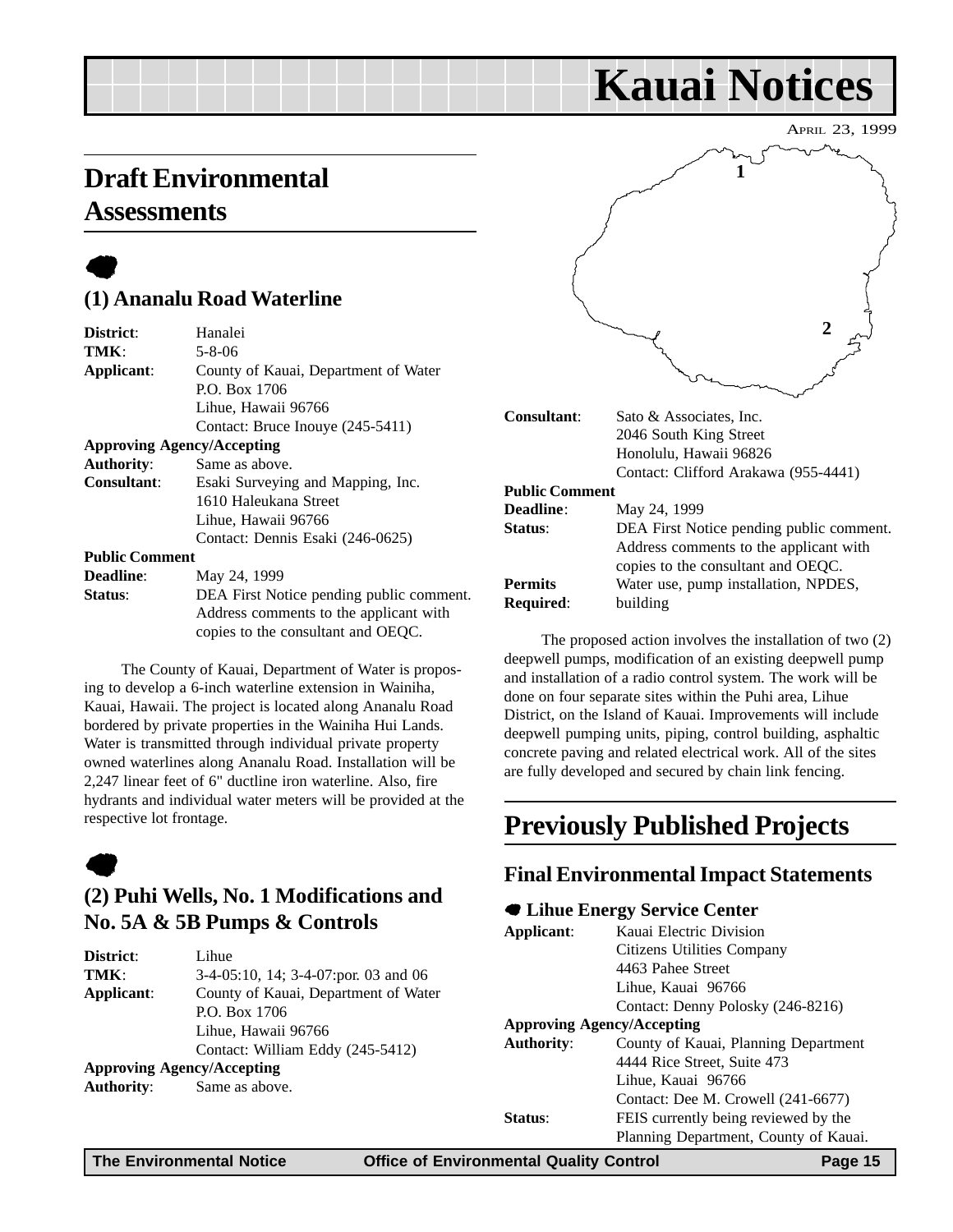# <span id="page-15-0"></span>**Shoreline Notices**

APRIL 23, 1999

### **Shoreline Certification Applications**

Pursuant to § 13 -222-12, HAR the following shoreline certification applications are available for inspection at the DLNR District Land Offices on Kauai, Hawaii and Maui and at Room 220, 1151 Punchbowl St., Honolulu, Oahu (Tel: 587-0414). All comments shall be submitted in writing to the State Land Surveyor, 1151 Punchbowl Street, Room 210, Honolulu, HI 96813 and postmarked no later than fifteen (15) calendar days from the date of the public notice of the application.

| Case<br>No. | Date<br>Received | Location                                                                                                                                                                                                                                                                                                                                                                                           | Applicant                                                                                                  | Tax Map<br>Key             |
|-------------|------------------|----------------------------------------------------------------------------------------------------------------------------------------------------------------------------------------------------------------------------------------------------------------------------------------------------------------------------------------------------------------------------------------------------|------------------------------------------------------------------------------------------------------------|----------------------------|
| $OA-319$    | 03/23/99         | Aina Moana Park (Magic Island),<br>Waikiki, Honolulu, Oahu (1201 Ala<br>Moana Boulevard)                                                                                                                                                                                                                                                                                                           | Engineers Surveyors<br>Hawaii, Inc. for Dept<br>of Parks and<br>Recreation, City and<br>County of Honolulu | $2 - 3 - 37:19$<br>& 25    |
| OA-577      | 03/29/99         | Makaha Beach Park, Makaha,<br>Waianae, Oahu (84-369 Farrington<br>Highway)                                                                                                                                                                                                                                                                                                                         | R.M. Towill Corporation<br>for Dept of Parks and<br>Recreation, City and<br>County of Honolulu,            | $8 - 4 - 01:12$            |
| $OA-711$    | 03/23/99         | Lot 37 & 37-A, Waialae Beach<br>Lots, Honolulu, Oahu, (6908<br>Kalanianaole Highway)                                                                                                                                                                                                                                                                                                               | Donald Eovino for Carl<br>& Barbara Puck                                                                   | $3 - 5 - 22:08$            |
| OA-712      | 04/06/99         | Lot 1056, Ld Ct App 677, Kaneohe,<br>Koolaupoko, Oahu (590 Kaimalino<br>Street)                                                                                                                                                                                                                                                                                                                    | Walter P. Thompson, Inc<br>for Julie Banks                                                                 | $4 - 3 - 16:04$            |
| OA-713      | 03/31/99         | Lot 4 & 5, Ld Ct App 999 (Map 4),<br>Kaipapau, Koolauloa, Oahu (54-245<br>Kamehameha Highway)                                                                                                                                                                                                                                                                                                      | ControlPoint Surveying,<br>Inc. for Andrea<br>Hamilton                                                     | $5 - 4 - 11 : 42$          |
| $HA-205$    | 03/24/99         | Unit A, Limited Common Element of<br>Lot B of Puako Sands Elua<br>Condominium Project Being<br>Portions of Lots 78 & 79 of the<br>Puako Beach Lots (HTS Plat 414-B)<br>Being Also Portions of Grant S-<br>13672 to Albert Soloff & Grant<br>13494 to Alfred J. Nobriga &<br>Beatrice T. Nobriga at Lalamilo,<br>Waimea, South Kohala, Hawaii<br>(address not assigned - Waikoloa,<br>South Kohala) | Wes Thomas Associates<br>for Michael Kimball                                                               | $6 - 9 -$<br>03:Por.<br>18 |
| HA-206      | 03/29/99         | Unit A, Limited Common Element of<br>Lot D of Puako Sands Eha Condo<br>Project Being a Portion of LCAw<br>8559-B, Ap 6 to W.C. Lunalilo,<br>Lalamilo, Waimea, South Kohala,<br>Hawaii (address not assigned -<br>Waikoloa, South Kohala)                                                                                                                                                           | Wes Thomas Associates<br>for Brian McGann                                                                  | $6 - 9 -$<br>02:Por.26     |
| MA-087      | 03/24/99         | Lot 10-A-2 of Ld Ct App 1846, Map<br>6 Being a Portion of Grant 234 to<br>Linton L. Torbert and William<br>Wilcox, Papaanui, Waipao, Kalihi,<br>Honuaula, Makawao, Maui (96<br>Makena Road)                                                                                                                                                                                                        | Akamai Land Surveying,<br>Inc. for Tim Farrington                                                          | $2 - 1 - 07:96$            |
| $MO-0.58$   | 03/29/99         | Deed: William C. Lunalilo to Ku,<br>Ap 1, Waialua, Molokai (Kam V<br>Highway)                                                                                                                                                                                                                                                                                                                      | ControlPoint Surveying,<br>Inc. for Robert & Vee<br>Yamafuji                                               | $5 - 7 - 01 : 63$          |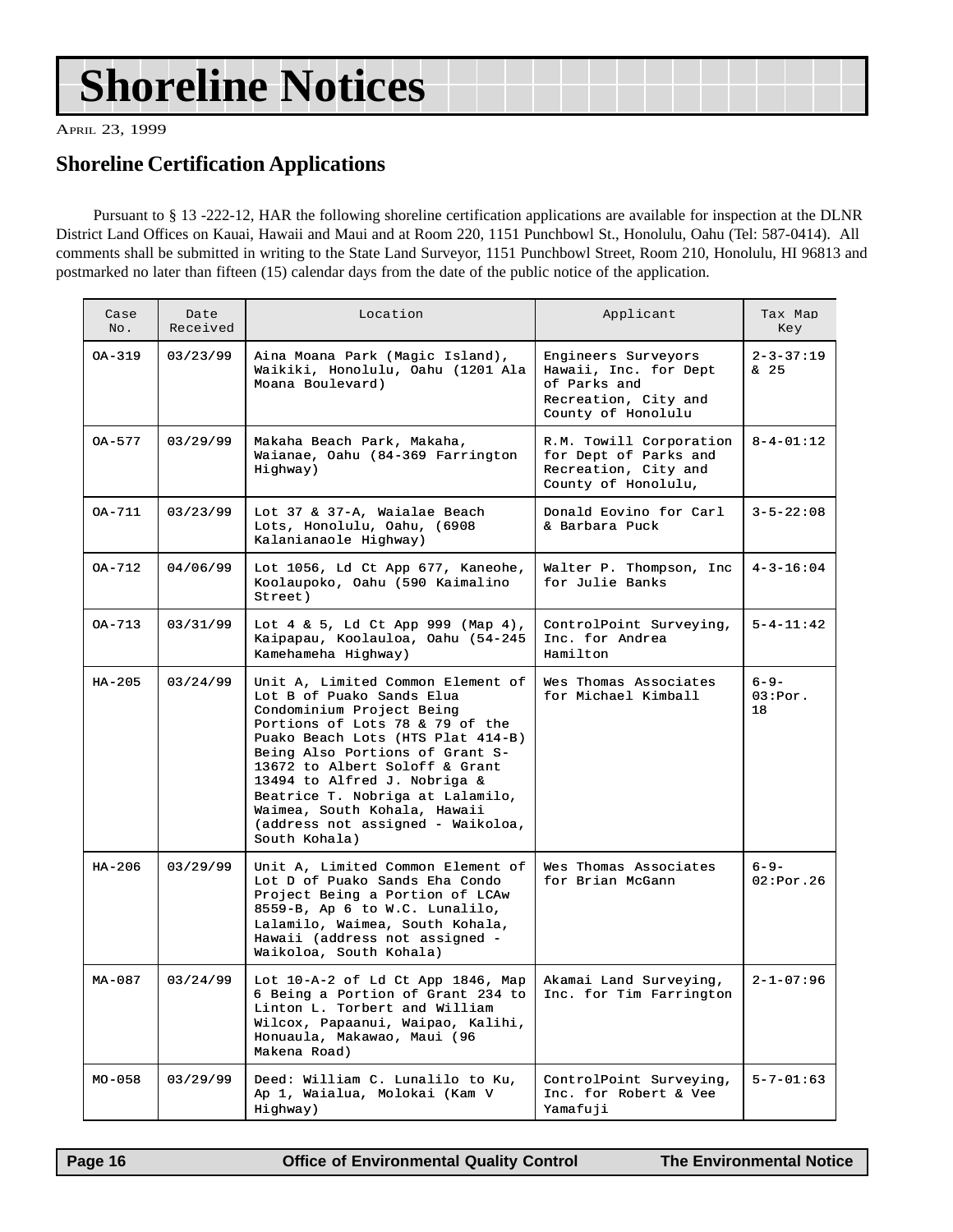# <span id="page-16-0"></span>**Shoreline Notices**

APRIL 23, 1999

### **Shoreline Certifications and Rejections**

Pursuant to §13-222-26, HAR the following shorelines have been certified or rejected by the DLNR. A person may appeal a certification or rejection to the BLNR, 1151 Punchbowl Street, Room 220, Honolulu, HI 96813, by requesting in writing a contested case hearing no later than twenty (20) calendar days from the date of public notice of certification or rejection.

| Case<br>No. | Date<br>Cert/Rej      | Location                                                                                                                                                                                                                                            | Applicant                                                                                    | Tax Map<br>Key                           |
|-------------|-----------------------|-----------------------------------------------------------------------------------------------------------------------------------------------------------------------------------------------------------------------------------------------------|----------------------------------------------------------------------------------------------|------------------------------------------|
| OA-086      | Certified<br>04/13/99 | Lots $3 \& 4$ of Ld Ct App $616$ ,<br>Lanikai, Kailua, Koolaupoko, Oahu<br>(1240 Mokulua Drive)                                                                                                                                                     | Hawaii Land Consultants<br>for Linda Sarofin Lowe                                            | $4 - 3 - 05 : 76$                        |
| $OA-708$    | Certified<br>04/13/99 | Lot 31 and 31-A of Kahala<br>Subdivision, Kahala, Honolulu,<br>Oahu (4377 Royal Place)                                                                                                                                                              | Joseph Nicolai for<br>Joseph Nicolai                                                         | $3 - 5 - 02:04$                          |
| $MA-067$    | Certified<br>04/13/99 | Lot A-1 Makena Beach Lots, Being<br>a Por of RP 8534, LCAw 11216, Ap<br>21, to M. Kekauonohi, Palauea,<br>Honuaula, Makawao, Maui (South<br>Kihei Road, Makena)                                                                                     | R Tanaka Engineers,<br>Inc. for John Kean                                                    | $2 - 1 - 11:03$                          |
| MA-199      | Certified<br>04/13/99 | Lot 1 of the Hale Malia Subdiv,<br>Being a Por of RP 6384, LCAw<br>4240, Ap 3 to Kau, Alaeloa,<br>Lahaina, Maui (59 Hale Malia<br>Place)                                                                                                            | Akamai Land Surveying,<br>Inc. for G.W. Maclaren                                             | $4 - 3 - 03:91$                          |
| $MA - 203$  | Certified<br>04/13/99 | LP 8460-A to A.D. Furtado (Mahele<br>Award 31 to Kaulunae) & Por of<br>Grant 10,484 to Pioneer Mill Co.,<br>Puunauiki, Lahaina, Maui (339<br>Front Street)                                                                                          | Austin, Tsutsumi &<br>Associates, Inc. for<br>Michael R.J. Dobbins<br>and Deborah K. Dobbins | $4 - 6 - 03 : 10$                        |
| $MA - 206$  | Certified<br>04/13/99 | Por of Sec 1 of the First<br>Partition of Hamakuapoko Hui to<br>J. M. Alexander, Lower Paia,<br>Hamakuapoko, Makawao, Maui (Puna<br>Road, Makawao)                                                                                                  | A&B Properties, Inc for<br>A&B-Hawaii Inc.                                                   | $2 - 6 - 01:01$                          |
| $MA-208$    | Certified<br>04/13/99 | North Beach Subdiv, Being Lots 87<br>& 88 as shown on Map 74 of Ld Ct<br>App 1744, Lot 89 & 90 as shown on<br>Map 75 of Ld Ct App 1744 & Lot 8<br>of North Beach Subdiv, Honokowai,<br>Kaanapali Lahaina, Maui<br>(Honoapiilani Highway, Kaanapali) | Austin, Tsutsumi &<br>Associates, Inc. Amfac<br>Property Development,<br>Corp.               | $4 - 4 -$<br>14:03,<br>$04, 05 \&$<br>08 |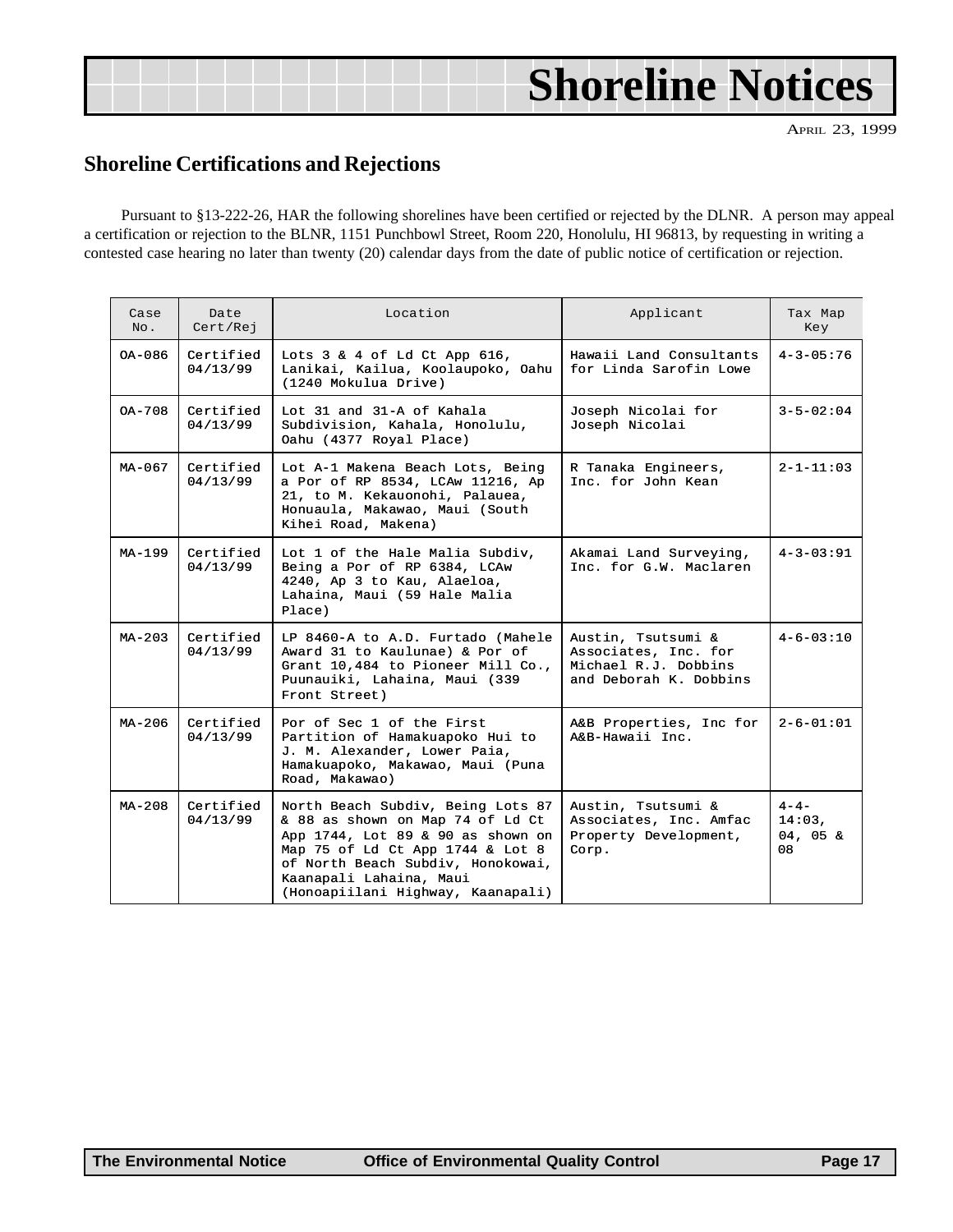# **Pollution Control Permits**

APRIL 23, 1999

### **Department of Health Permits**

The following is a list of some pollution control permits currently being reviewed by the State Department of Health. For more information about any of the listed permits, please contact the appropriate branch or office of the Environmental Management Division at 919 Ala Moana Boulevard, Honolulu.

| Branch &<br>Permit Type <sup>1</sup> | Applicant & Permit Number                                                                                                | Project Location                                                                                                 | <b>Pertinent Dates</b>   | Proposed Use                                                                                              |
|--------------------------------------|--------------------------------------------------------------------------------------------------------------------------|------------------------------------------------------------------------------------------------------------------|--------------------------|-----------------------------------------------------------------------------------------------------------|
| CAB-CSP                              | Ball Metal Beverage Container<br>Corporation, CSP No.0074-01-C                                                           | 91-320 Komohana Street.<br>Kapolei, `Ewa, O`ahu                                                                  | Comments due:<br>4/22/99 | Two-piece aluminum can<br>production plant                                                                |
| CAB-NSP                              | West Hawaii Concrete, NSP No.<br>0434-01-N                                                                               | Grace Pacific Quarry, Kona,<br>Hawai`i                                                                           | Issued: 4/5/99           | 150 cy/hr concrete batch<br>plant                                                                         |
| CAB-CSP                              | Tesoro Hawaii Corporation, CSP<br>No. 0212-12-C                                                                          | 91-325 Komohana Street.<br>Kapolei, `Ewa, O`ahu                                                                  | <b>Issued: 4/6/99</b>    | Gasoline loading rack                                                                                     |
| CAB-CSP                              | Brewer Environmental Industries,<br>LLC, dba Hilo Coast Power<br>Company, CSP No. 0229-01-C                              | Pepe 'ekeo, South Hilo                                                                                           | Issued: 4/9/99           | Babcock and Wilcox boiler<br>with multicyclone                                                            |
| CAB-CSP                              | U.S. Navy PWC PHNC, CSP<br>No. 0105E-01-C                                                                                | Public Warks Center, Pearl<br>Harbor Naval Complex, Pearl<br>Harbor, `Ewa, O`ahu                                 | Issued: 4/12/99          | Two 12.6 MMBtu/hr<br>portable boilers; three 44<br>MMBtu/hr boilers; and five<br>2 MW combustion turbines |
| SDWB-UIC                             | Department of Public Works &<br>Waste Management, County of<br>Maui, UM-1397                                             | Kaunakakai Wastewater<br>Reclamation Facility,<br>Kaunakakai, Moloka'i                                           | Comments due:<br>N/A     | Modification (deepening) of<br>sewage injection wel No.<br>2.                                             |
| SDWB-UIC                             | Department of Accounting &<br>General Services, State of Hawai`i<br>LO-2049                                              | Kapolei Sports Recreational<br>Complex, south of Kapolei<br>Parkway, `Ewa, O`ahu                                 | Comments due:<br>5/19/99 | Construction of 2 injection<br>wels for surface drainage.                                                 |
| SDWB-UIC                             | U.S. Air Force, I 5th Civil<br>Engineering Squadron, UO-1354                                                             | Bellows Air Force Station, 515<br>Tinker Road, Waimanalo,<br>Ko'daupoko, O'ahu                                   | Comments due:<br>N/A     | Permit renewal for 12<br>sewage injection wels.                                                           |
| SDWB-UIC                             | Department of Transportation,<br>State of Hawai`i, UH-2023                                                               | Keaau-Pahoa Bypass Road,<br>Phases   & 2, by Keaau Town,<br>Puna                                                 | Comments due:<br>6/02/99 | Construction of 9 injection<br>wels for surface drainage.                                                 |
| SDWB-UIC                             | TSA International, UH-2048                                                                                               | Kaloko Business Park<br>Subdivision; Kamanu, Hinalani,<br>Olowalu, Kauhola, Maiau<br>Streets, Kailua-Kona, North | Comments due:<br>N/A     | Construction of 8 injection<br>wels for surface drainage.                                                 |
| SDWB-UIC                             | Department of Transportation,<br>State of Hawai`i, UH-2050                                                               | Keaau High School, Ist<br>increment (Road B), Keaau,<br>Puna                                                     | Comments due:<br>TBA     | Construction of one<br>injection well for surface<br>dranage.                                             |
| SDWB-UIC                             | College of Tropical Agriculture &<br>Human Resources, Department of<br>Animal Science, University of<br>Hawai`i, UO-1829 | Waiale' e Livestock Research<br>Farm, 58-160 Kamehameha<br>Highway, Haleiwa, O'ahu                               | Comments due:<br>N/A     | Permit renewal for 2<br>sewage injection wels.                                                            |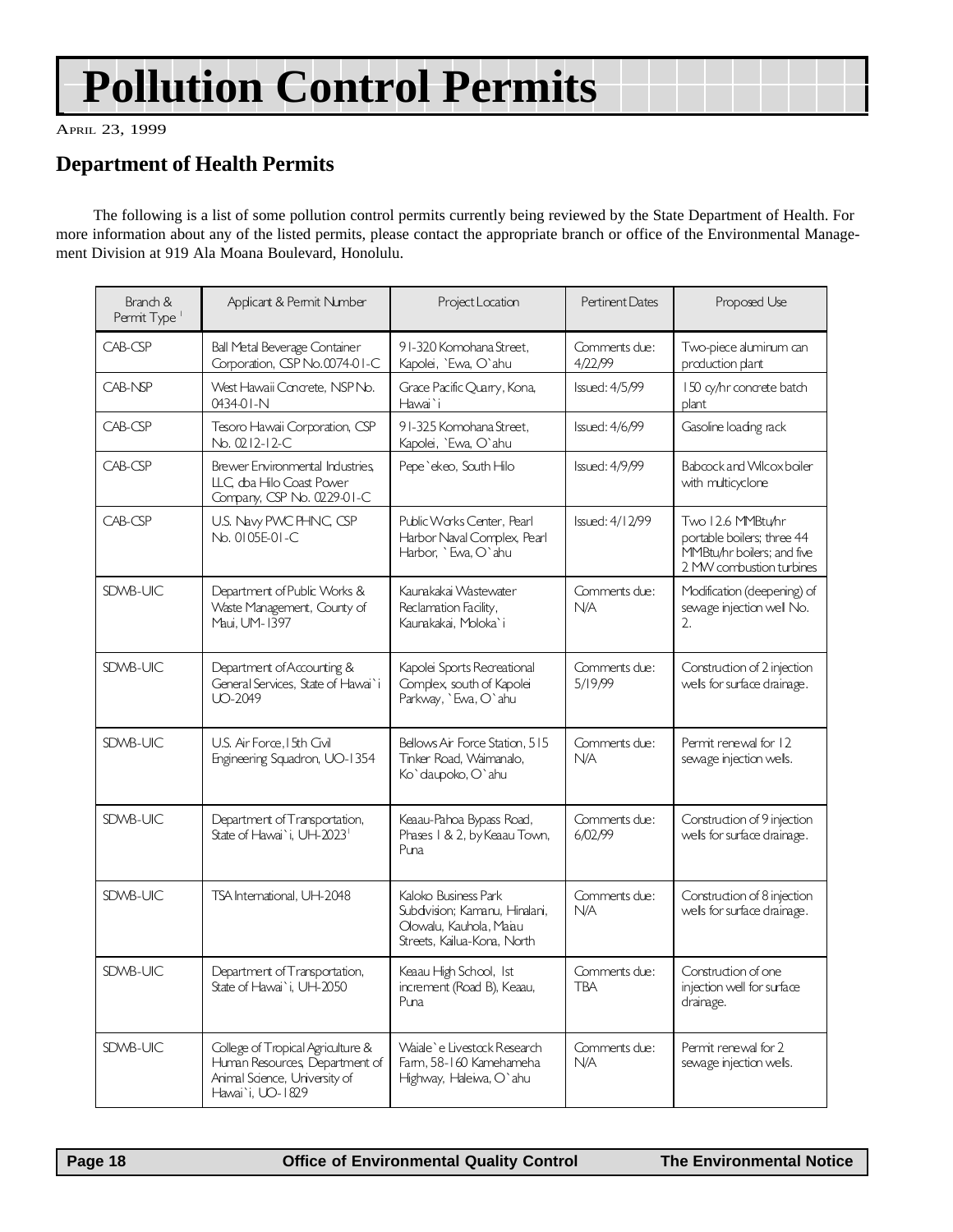# **Coastal Zone News**

APRIL 23, 1999

### <span id="page-18-0"></span>**Federal Consistency Reviews**

The Hawaii Coastal Zone Management (CZM) Program has received the following federal actions to review for consistency with the CZM objectives and policies in Chapter 205A, HRS. For more information, call John Nakagawa at 587-2878. Federally mandated deadlines require that comments be received by the date specified for each CZM consistency review. Please mail to: David W. Blane, Director, Office of Planning, Department of Business, Economic Development and Tourism, P.O. Box 2359, Honolulu, Hawaii 96804. Or, fax comments to the CZM Program at 587-2899.

### **(1) Uaoa Stream Bridge Replacement, Hana Highway, Makawao, Maui**

| State Department of Transportation                  |  |
|-----------------------------------------------------|--|
| Contact: Emilio Barroga, Jr., 692-7546              |  |
| <b>Federal Agency: U.S. Army Corps of Engineers</b> |  |
| Federal Action: Department of the Army Permit       |  |
| Hana Highway, East of Haiku Town, Maui              |  |
| $(2nd)$ 2-8-4: 55, 56, 59, 60                       |  |
|                                                     |  |

#### **Proposed Action**:

Replace an existing wooden bridge by constructing a new concrete bridge crossing over Uaoa Stream. The new bridge will be wide enough to accommodate two 12-foot wide travel lanes with 10-foot shoulders and will be 310 feet long from abutment to abutment. **Comments Due**: May 7, 1999

### **(2) Honomu Bridge Stream Scour Repair, South Hilo, Hawaii**

| Applicant:              | County of Hawaii                              |
|-------------------------|-----------------------------------------------|
|                         | Department of Public Works                    |
| <b>Consultant:</b>      | Sato & Associates, Inc.                       |
|                         | Contact: Mr. Loren Lau, 955-4441              |
|                         | Federal Agency: U.S. Army Corps of Engineers  |
|                         | Federal Action: Department of the Army Permit |
| <b>Location:</b>        | Honomu Stream, South Hilo, Hawaii             |
| TMK:                    | $(3rd)$ 2-8-12: 16 & 2-8-13: 3                |
| <b>Proposed Action:</b> |                                               |

Repair a stream scour below the north abutment of Honomu Bridge by filling the scour with about 5 cubic yards of concrete.

**Comments Due**: May 7, 1999

### **(3) Waimanalo Irrigation System Phase II Drainage Improvements**

| Mitsunaga & Associates, Inc.            |  |
|-----------------------------------------|--|
| Contact: Mr. Morris A. Ishida, 955-4441 |  |
|                                         |  |
|                                         |  |
|                                         |  |
|                                         |  |
|                                         |  |

#### **Proposed Action**:

Modify irrigation flumes at various locations along Maunawili Ditch in Waimanalo. A total of 8 separate unnamed intermittent streams will be affected. Irrigation flumes will be removed and flow will be allowed to reenter the streams. Grouted rip-rap will be installed to prevent erosion to the streambed and bank where water will enter the stream.

**Comments Due**: May 7, 1999

### **(4) Hanawana Stream Culverts, Hanawana Point, Maui**

**Applicant:** Keith Douglas **Federal Agency**:U.S. Army Corps of Engineers **Federal Action**: Department of the Army Permit **Location**: Hanawana Stream, Hanawana Point, Maui **TMK**: (2nd) 2-9-11: 18

#### **Proposed Action**:

Replace formally existing 2-foot diameter culverts with two new corrugated metal pipe culverts (11-foot span by 7 foot rise) for a private residence access roadway crossing of Hanawana Stream. The proposal also includes relocation of an existing stream diversion consisting of a 2-inch water intake pipe and one-foot high concrete dam. **Comments Due**: May 7, 1999

### **(5) Kalama Park Access Road Box Drain Culvert Extension, Kihei, Maui**

| Applicant:              | County of Maui, Department of Public          |  |
|-------------------------|-----------------------------------------------|--|
|                         | Works & Waste Management                      |  |
| <b>Consultant:</b>      | R.M. Towill Corporation                       |  |
|                         | Contact: Brian Takeda, 842-1133               |  |
|                         | Federal Agency: U.S. Army Corps of Engineers  |  |
|                         | Federal Action: Department of the Army Permit |  |
| <b>Location:</b>        | Intersection of South Kihei Road & Keala      |  |
|                         | Place, Kihei, Maui                            |  |
| TMK:                    | $(2nd)$ 3-9-3: 5                              |  |
| <b>Proposed Action:</b> |                                               |  |

Construct an extension (7' wide x 4' deep x 80' long) to an existing box drain culvert beneath South Kihei Road to accommodate intersection improvements and the realignment of Kalama Park Driveway across from Keala Place. **Comments Due**: May 7, 1999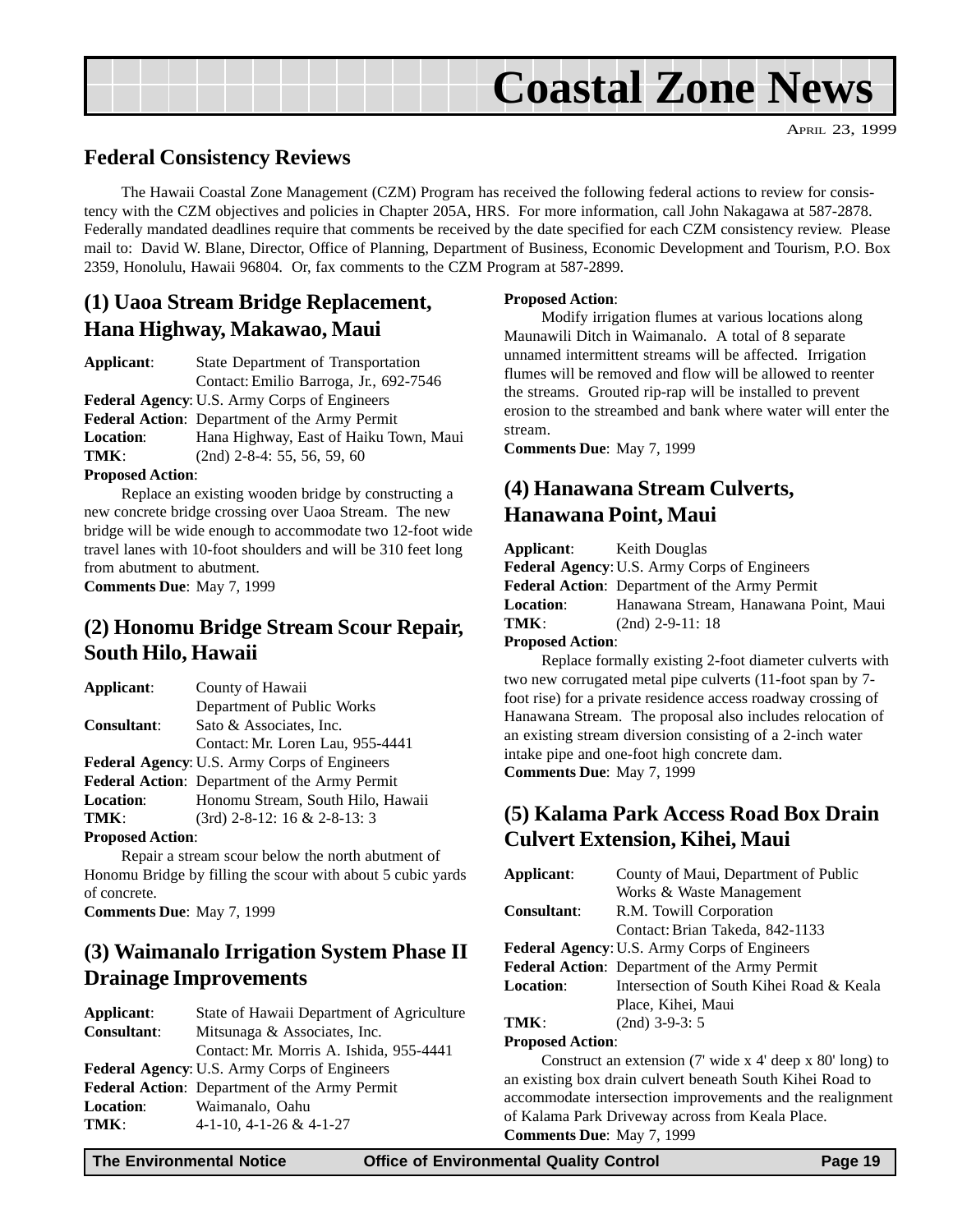# <span id="page-19-0"></span>**Coastal Zone News (cont'd)**

APRIL 23, 1999

### **Marine and Coastal Zone Management Advisory Group**

The Marine and Coastal Zone Management Advisory Group (MACZMAG) will hold its next regularly scheduled meeting on Friday, May 21, 1999 from 9:00 a.m. - 11:00 a.m. in the State Office Tower, Room 204. Meeting agendas and minutes are now available on the Hawaii Coastal Zone Management Program web page at www.hawaii.gov/dbedt/czm.

# **Land Use Commission Notices**

# **Hearing Dates**

### **1. East Kapolei Master Plan**

| Docket No.:    | A99-728                                   |
|----------------|-------------------------------------------|
| Petitioner:    | Housing and Community Development         |
|                | Corporation of Hawaii                     |
| Location:      | Honouliuli, Ewa, Oahu                     |
| Acreage:       | Reclassify approximately 1,300 acres      |
| TMK:           | 9-1-016:8, 108, 109; 9-1-017:71, 86; 9-1- |
|                | 018:3, 5                                  |
| Request:       | Agricultural to Urban                     |
| Hearing Dates: | May 20, 1999 - 9:30 a.m. and May 21, 1999 |
|                |                                           |

If you would like further detailed information on the above matters, please contact:

### **State Land Use Commission**

Location Address Leiopapa A Kamehameha Building (State Office Tower) 235 S. Beretania Street, Room 406 Honolulu, Hawaii 96813 Mailing Address P.O. Box 2359 Honolulu, Hawaii 96804-2359

Phone: 587-3822

# **National Environmental Policy Act**

## 6 **Pohakuloa Training Area Construction of Two Exclosures (EA and FONSI)**

**District**: Hamakua **Applicant**: 25th Infantry Division (Light) and U.S. Army, Hawaii Schofield Barracks, Hawaii 96857-5013 Contact: Peter Yuh, Jr. (656-2878 x 1051)

The project calls for construction of two exclosures: a 3,714-acre fence exclosure in Kipuka Alala (Training Area 23) and subsequent ungulate removal within the exclosure, and a smaller 3.6-acre fence in Training Area 3. The purpose of both fences is to provide partial mitigation for environmental impacts associated with military training that occurs elsewhere at the Pohakuloa Training Area (PTA) and is consistent with the draft Biological Assessment currently being prepared to satisfy Section 7 consultation requirements under the Endangered Species Act. The project may also provide future mitigation for the Saddle Road Realignment and Improvement Project in accordance with Section 7 consultation for that project. The Final EIS for the Saddle Road project is being prepared and the Record of Decision

(ROD) is expected to be published this year.

Construction-related and ungulate removal activities will generate short-term increases in noise and fugitive dust. Resident vertebrates will leave the area due to human presence and activities. These impacts will cease once construction-related and ungulate removal activities are completed.

There are no significant long-term adverse effects to air quality, noise quality, water resources, geology, soils, and biological and cultural resources. There will be minimal impact from clearing of native vegetation for the fence corridor as the corridor will be maintained vegetation free. There will be no impacts to threatened and endangered species, and no impacts to any historic or archaeological resources.

Comment deadline for this Environmental Assessment and Finding of No Significant Impact is **May 26, 1999**. Please send comments to: Colonel Barry N. Totten, Director of Public Works, U.S. Army Garrison, Hawaii, Schofield Barracks, HI 96857-5013.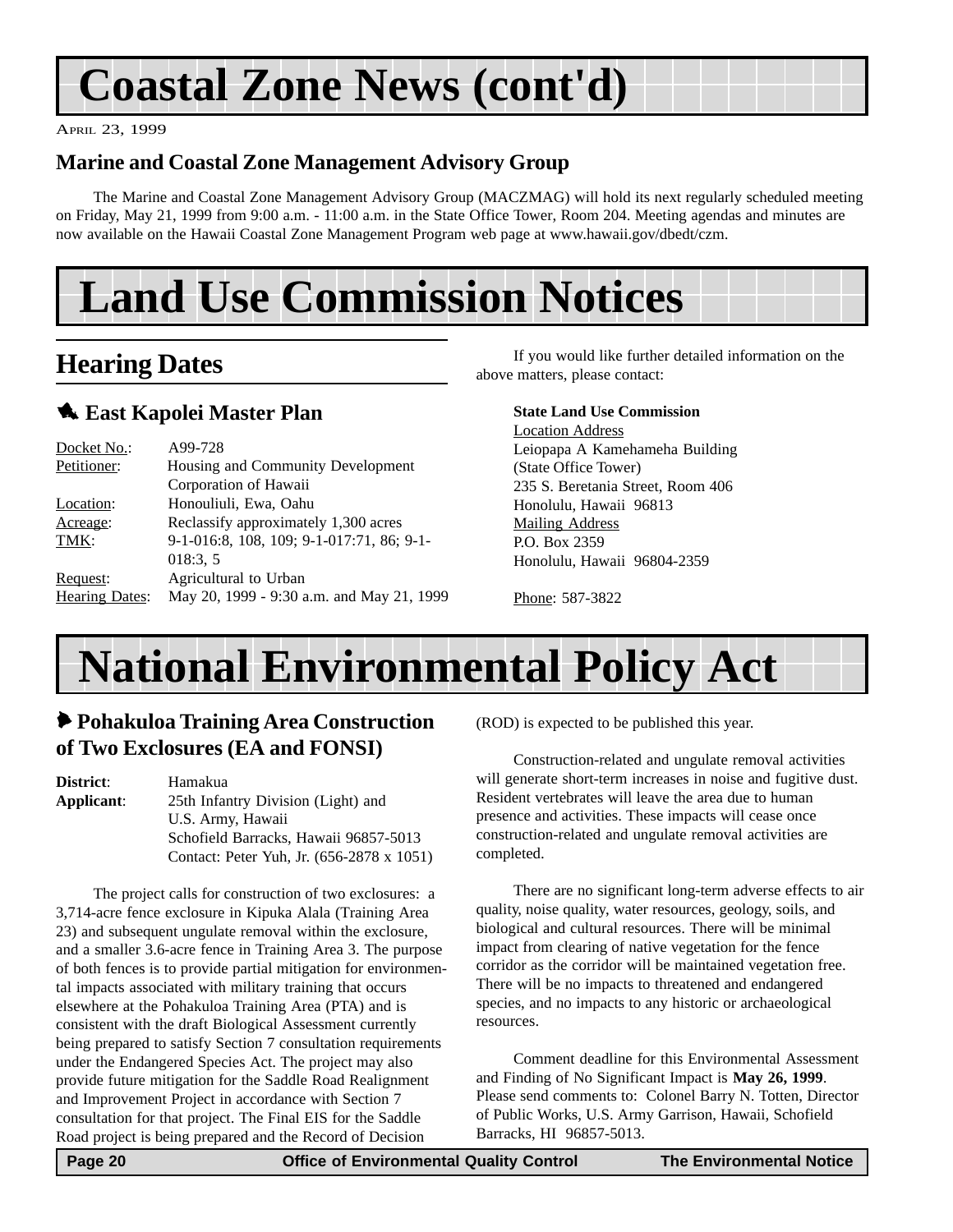## *SLICE WASTE AND RED TAPE SURVEY*

## *OFFICE OF ENVIRONMENTAL QUALITY CONTROL*

As a part of the State's initiative to reduce regulatory burden and improve customer service, the Office of Environmental Quality Control seeks your feedback and suggestions on how it can improve its current operations. Please remove this page, complete the survey below, turn the page over, fold on the dotted lines, tape (do not staple), stamp and mail. Use more paper if necessary. To save on postage you may also fax this form to 586-4186. Thank you for your assistance!

1. How can we reduce the number of reports/documents (e.g., environmental assessment, etc.) required to be filed with OEQC?

2. How can we consolidate or eliminate the current forms (e.g., the OEQC Bulletin publication form, forms in Appendix H of "A Guidebook to the Hawai`i State Environmental Review Process"?

3. Do you consider the current rules (Chapters 200 and 201, Title 11, Hawai'i Administrative Rules) or portions thereof obsolete? If so, please identify the rule and illustrate why it should be eliminated.

4. Please indicate your level of satisfaction with OEQC operations and include any comments you would like us to consider.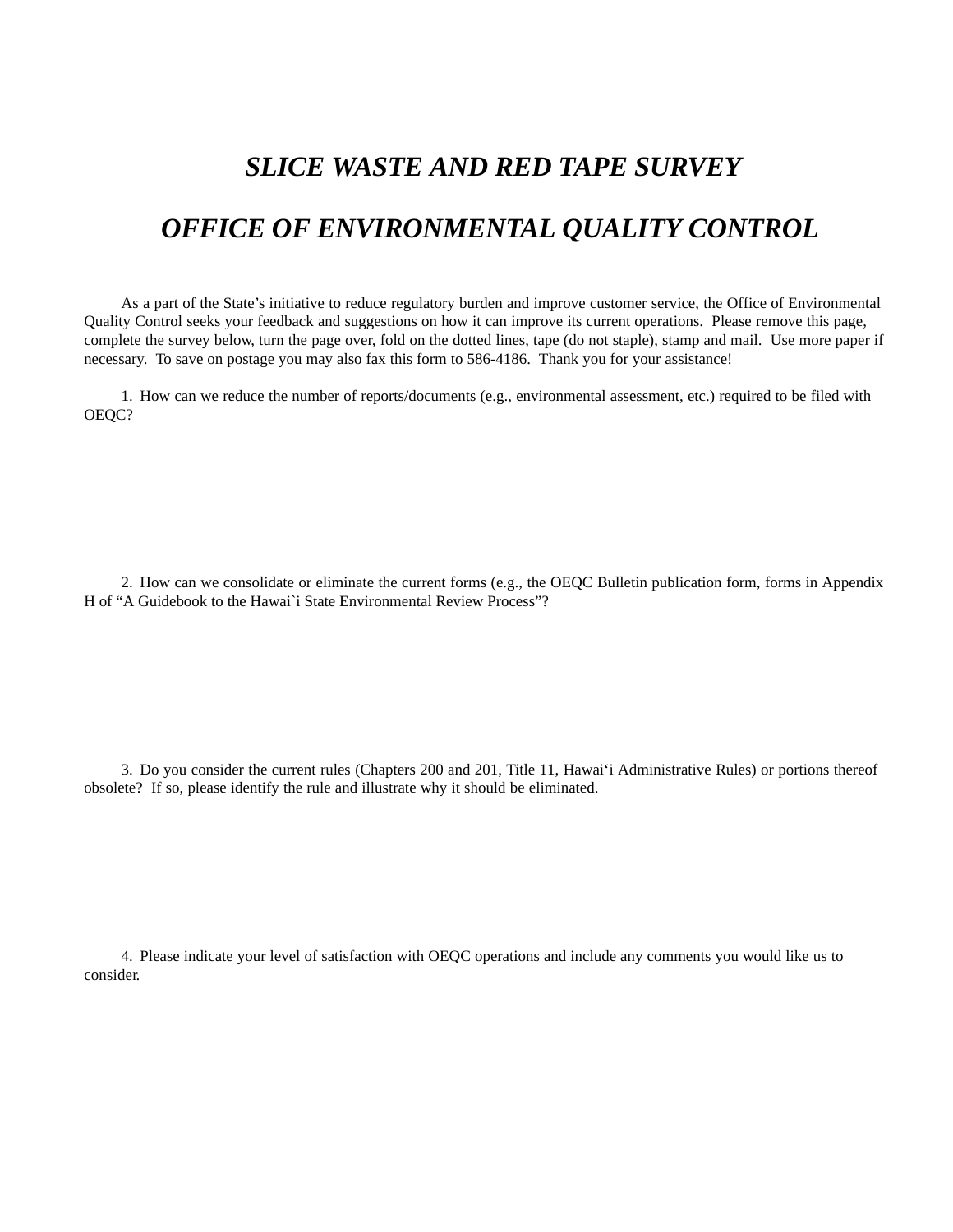**- - - - - - - - - - - - - - - - - - - - - - - - - - - - - - - - - - - - - - - - - - - - - - - - - - - - - - - - - - - - - - - -**

OFFICE OF ENVIRONMENTAL QUALITY CONTROL 235 SOUTH BERETANIA, #702 HONOLULU, HAWAII 96813

**- - - - - - - - - - - - - - - - - - - - - - - - - - - - - - - - - - - - - - - - - - - - - - - - - - - - - - - - - - - - - - - -**